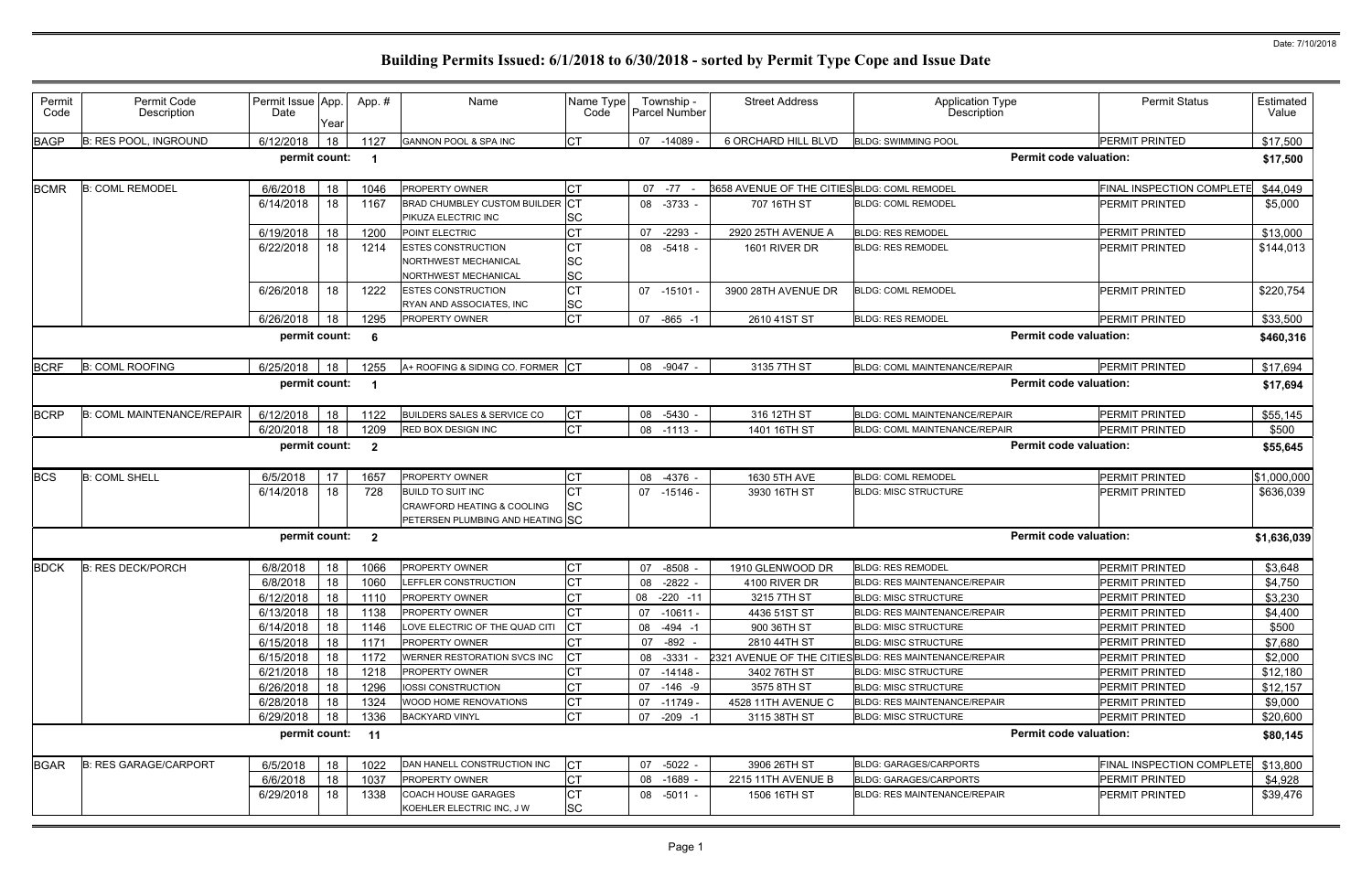| Permit<br>Code | Permit Code<br>Description       | Permit Issue App.<br>Date | Year | App.#                   | Name                              | Name Type<br>Code |    | Township -<br><b>Parcel Number</b> | <b>Street Address</b>                            | <b>Application Type</b><br><b>Description</b>          | <b>Permit Status</b>             | Estimated<br>Value |
|----------------|----------------------------------|---------------------------|------|-------------------------|-----------------------------------|-------------------|----|------------------------------------|--------------------------------------------------|--------------------------------------------------------|----------------------------------|--------------------|
|                |                                  | permit count:             |      | $\mathbf{3}$            |                                   |                   |    |                                    |                                                  |                                                        | <b>Permit code valuation:</b>    | \$58,204           |
| <b>BMAR</b>    | <b>B: RES MAINTENANCE/REPAIR</b> | 6/4/2018                  | 18   | 1004                    | DAN HANELL CONSTRUCTION INC       | <b>CT</b>         | 07 | $-1559$                            |                                                  | 3123 AVENUE OF THE CITIES BLDG: RES MAINTENANCE/REPAIR | PERMIT PRINTED                   | \$8,393            |
|                |                                  | 6/5/2018                  | 18   | 1030                    | <b>PROPERTY OWNER</b>             | <b>CT</b>         | 07 | $-1068$                            | 1845 30TH ST                                     | BLDG: RES MAINTENANCE/REPAIR                           | <b>PERMIT PRINTED</b>            | \$1,100            |
|                |                                  | 6/5/2018                  | 18   | 1029                    | A & J CONSTRUCTION                | <b>CT</b>         | 08 | -5837 -                            | 412 10TH ST                                      | <b>BLDG: RES MAINTENANCE/REPAIR</b>                    | FINAL INSPECTION COMPLETE        | \$600              |
|                |                                  | 6/7/2018                  | 18   | 1050                    | A-1 ROOFING                       | <b>CT</b>         | 07 | $-13495$                           | 4271 22ND AVE                                    | <b>BLDG: RES MAINTENANCE/REPAIR</b>                    | <b>PERMIT PRINTED</b>            | \$9,900            |
|                |                                  | 6/7/2018                  | 18   | 1049                    | A-1 ROOFING                       | <b>CT</b>         | 07 | $-13496$                           | 4248 22ND AVE                                    | <b>BLDG: RES MAINTENANCE/REPAIR</b>                    | <b>PERMIT PRINTED</b>            | \$14,400           |
|                |                                  | 6/8/2018                  | 18   | 1065                    | <b>INSIDE CHANGES</b>             | <b>CT</b>         | 07 | $-10370$                           | 1308 48TH ST                                     | <b>BLDG: RES MAINTENANCE/REPAIR</b>                    | <b>FINAL INSPECTION COMPLETE</b> | \$5,000            |
|                |                                  | 6/11/2018                 | 18   | 1098                    | JOSH ACKERLAND CONSTRUCTION       | Iст               | 07 | $-2284$                            | 2909 26TH AVE                                    | <b>BLDG: RES MAINTENANCE/REPAIR</b>                    | <b>PERMIT PRINTED</b>            | \$5,800            |
|                |                                  | 6/12/2018                 | 18   | 1118                    | DAN HANELL CONSTRUCTION INC       | IСТ               | 07 | $-12960$                           | 1509 37TH ST                                     | BLDG: RES MAINTENANCE/REPAIR                           | <b>PERMIT PRINTED</b>            | \$1,880            |
|                |                                  | 6/13/2018                 | 18   | 1138                    | PROPERTY OWNER                    | <b>CT</b>         | 07 | $-10611$                           | 4436 51ST ST                                     | <b>BLDG: RES MAINTENANCE/REPAIR</b>                    | <b>PERMIT PRINTED</b>            | \$4,400            |
|                |                                  | 6/14/2018                 | 18   | 1169                    | PROPERTY OWNER                    | <b>CT</b>         | 08 | -5097 -                            | 2510 7TH ST                                      | BLDG: RES MAINTENANCE/REPAIR                           | PERMIT PRINTED                   | \$300              |
|                |                                  | 6/19/2018                 | 18   | 1199                    | IOSSI CONSTRUCTION                | <b>CT</b>         | 08 | -7390                              | 504 23RD AVE                                     | <b>BLDG: RES MAINTENANCE/REPAIR</b>                    | <b>PERMIT PRINTED</b>            | \$2,237            |
|                |                                  | 6/26/2018                 | 18   | 1298                    | DAN HANELL CONSTRUCTION INC       | CT                | 08 | $-3471$                            | 1302 25TH AVE                                    | BLDG: RES MAINTENANCE/REPAIR                           | <b>PERMIT PRINTED</b>            | \$7,200            |
|                |                                  | 6/27/2018                 | 18   | 1318                    | WINDOW WORLD OF DAVENPORT         | <b>CT</b>         | 07 | $-10095$                           | 4918 44TH AVE                                    | <b>BLDG: RES MAINTENANCE/REPAIR</b>                    | <b>PERMIT PRINTED</b>            | \$1,775            |
|                |                                  | 6/27/2018                 | 18   | 1320                    | WINDOW WORLD OF DAVENPORT         | <b>CT</b>         | 07 | $-10693$                           | 4910 49TH AVE                                    | <b>BLDG: RES MAINTENANCE/REPAIR</b>                    | <b>PERMIT PRINTED</b>            | \$1,495            |
|                |                                  | 6/27/2018                 | 18   | 1316                    | WINDOW WORLD OF DAVENPORT         | <b>CT</b>         | 08 | -5294                              | 710 3RD ST                                       | <b>BLDG: RES MAINTENANCE/REPAIR</b>                    | <b>PERMIT PRINTED</b>            | \$2,164            |
|                |                                  | 6/27/2018                 | 18   | 1321                    | <b>IOSSI CONSTRUCTION</b>         | <b>CT</b>         | 08 | $-6939$                            | 1632 25TH AVE                                    | <b>BLDG: RES MAINTENANCE/REPAIR</b>                    | <b>PERMIT PRINTED</b>            | \$4,477            |
|                |                                  | 6/27/2018                 | 18   | 1319                    | WINDOW WORLD OF DAVENPORT         | <b>CT</b>         | 08 | -8922                              | 3217 12TH AVE                                    | <b>BLDG: RES MAINTENANCE/REPAIR</b>                    | PERMIT PRINTED                   | \$2,160            |
|                |                                  | 6/29/2018                 | 18   | 1337                    | FIRST FINANCIAL GROUP LC          | <b>CT</b>         | 07 | $-6460$                            | 3824 10TH AVENUE PL                              | <b>BLDG: RES MAINTENANCE/REPAIR</b>                    | <b>PERMIT PRINTED</b>            | \$1,350            |
|                |                                  | permit count: 18          |      |                         |                                   |                   |    |                                    |                                                  |                                                        | <b>Permit code valuation:</b>    | \$74,631           |
| <b>BNP</b>     | B: "WORKING WITHOUT A PERMI      | 6/12/2018                 | 18   | 1128                    | MAINSTREAM HOME IMPROVEMNT INCT   |                   | 08 | $-3483$                            | 2505 13TH ST                                     | <b>BLDG: RES MAINTENANCE/REPAIR</b>                    | <b>PERMIT PRINTED</b>            | \$10,000           |
|                |                                  | 6/28/2018                 | 18   | 1328                    | MIDWEST AUTO FIRE SPRINKLER       | IСТ               | 07 | $-347 - 1$                         | 4500 16TH ST                                     | <b>BLDG: SPRINKLER SYSTEM</b>                          | PERMIT PRINTED                   | \$1,465            |
|                |                                  | 6/28/2018                 | 18   | 1327                    | MIDWEST AUTO FIRE SPRINKLER       | Iст               | 07 | -96<br>$-2$                        | 2727 AVENUE OF THE CITIES BLDG: SPRINKLER SYSTEM |                                                        | <b>PERMIT PRINTED</b>            | \$30,360           |
|                |                                  | permit count:             |      | $\overline{\mathbf{3}}$ |                                   |                   |    |                                    |                                                  |                                                        | <b>Permit code valuation:</b>    | \$41,825           |
| <b>BRML</b>    | <b>B: RES REMODEL</b>            | 6/11/2018                 | 18   | 1109                    | AMERICAN ELECTRIC INC             | IСТ               |    | 08 -117                            | 1802 12TH AVE                                    | <b>BLDG: RES REMODEL</b>                               | <b>PERMIT PRINTED</b>            | \$73,000           |
|                |                                  | 6/12/2018                 | 18   | 1123                    | PROPERTY OWNER                    | <b>CT</b>         |    | 07 -548                            | 4110 24TH AVE                                    | <b>BLDG: RES REMODEL</b>                               | <b>PERMIT PRINTED</b>            | \$12,000           |
|                |                                  | permit count: 2           |      |                         |                                   |                   |    |                                    |                                                  |                                                        | <b>Permit code valuation:</b>    | \$85,000           |
| <b>BRRF</b>    | <b>B: RES ROOFING</b>            | 6/4/2018                  | 18   | 1010                    | <b>OLDE TOWN ROOFING</b>          | <b>CT</b>         |    | 07 -1158 -                         | 2715 16TH AVE                                    | <b>BLDG: RES MAINTENANCE/REPAIR</b>                    | FINAL INSPECTION COMPLETE        | \$3,000            |
|                |                                  | 6/4/2018                  | 18   | 1018                    | <b>PROPERTY OWNER</b>             | <b>CT</b>         | 07 | -1895 -                            |                                                  | 2806 AVENUE OF THE CITIES BLDG: RES MAINTENANCE/REPAIR | <b>PERMIT PRINTED</b>            | \$1,600            |
|                |                                  | 6/4/2018                  | 18   | 1001                    | TRUJILLO CONSTRUCTION             | <b>CT</b>         | 07 | $-6673 -$                          | 1210 39TH ST                                     | <b>BLDG: RES MAINTENANCE/REPAIR</b>                    | PERMIT PRINTED                   | \$7,500            |
|                |                                  | 6/4/2018                  | 18   | 1002                    | <b>VERN'S HOME IMPROVEMENT</b>    | СT                | 07 | $-7513 -$                          | 2318 18TH STREET B                               | <b>BLDG: RES MAINTENANCE/REPAIR</b>                    | <b>PERMIT PRINTED</b>            | \$5,425            |
|                |                                  | 6/4/2018                  | 18   | 1020                    | GREEN VALLEY CONSTRUCTION INC. CT |                   | 08 | -5258 -                            | 1225 3RD STREET A                                | BLDG: RES MAINTENANCE/REPAIR                           | <b>PERMIT PRINTED</b>            | \$9,200            |
|                |                                  | 6/5/2018                  | 18   | 1024                    | JANSEN ROOFING & REPAIR           | <b>CT</b>         | 08 | $-2232 -$                          | 1835 14TH AVE                                    | <b>BLDG: RES MAINTENANCE/REPAIR</b>                    | <b>PERMIT PRINTED</b>            | \$8,500            |
|                |                                  | 6/5/2018                  | 18   | 1025                    | FOLEY CONTRACTING LLC             | <b>CT</b>         | 08 | $-3404 -28$                        | 2133 4TH ST                                      | <b>BLDG: RES MAINTENANCE/REPAIR</b>                    | <b>PERMIT PRINTED</b>            | \$4,200            |
|                |                                  | 6/5/2018                  | 18   | 1028                    | A & J CONSTRUCTION                | <b>CT</b>         | 08 | -6756 -                            | 1640 24TH AVE                                    | <b>BLDG: RES MAINTENANCE/REPAIR</b>                    | <b>PERMIT PRINTED</b>            | \$23,000           |
|                |                                  | 6/6/2018                  | 18   | 1040                    | ALL MAJOR RESTORATIONS LLC        | <b>CT</b>         | 07 | -11157 -                           | 5023 49TH STREET CT                              | <b>BLDG: RES MAINTENANCE/REPAIR</b>                    | <b>PERMIT PRINTED</b>            | \$14,000           |
|                |                                  | 6/6/2018                  | 18   | 1041                    | ALL MAJOR RESTORATIONS LLC        | <b>CT</b>         | 07 | $-6386 -$                          | 1106 40TH ST                                     | <b>BLDG: RES MAINTENANCE/REPAIR</b>                    | <b>PERMIT PRINTED</b>            | \$7,000            |
|                |                                  | 6/6/2018                  | 18   | 1036                    | TRUJILLO CONSTRUCTION             | <b>CT</b>         | 08 | $-3028 - 1$                        | 2601 4TH ST                                      | <b>BLDG: RES MAINTENANCE/REPAIR</b>                    | <b>PERMIT PRINTED</b>            | \$6,000            |
|                |                                  | 6/6/2018                  | 18   | 1043                    | ALL MAJOR RESTORATIONS LLC        | <b>CT</b>         | 08 | -3537 -                            | 1050 25TH AVENUE CT                              | <b>BLDG: RES MAINTENANCE/REPAIR</b>                    | <b>PERMIT PRINTED</b>            | \$10,600           |
|                |                                  | 6/6/2018                  | 18   | 1035                    | <b>PROPERTY OWNER</b>             | <b>CT</b>         | 08 | $-6378 -$                          | 721 25TH ST                                      | <b>BLDG: RES MAINTENANCE/REPAIR</b>                    | <b>PERMIT PRINTED</b>            | \$2,520            |
|                |                                  | 6/6/2018                  | 18   | 1042                    | ALL MAJOR RESTORATIONS LLC        | <b>CT</b>         |    | 08 -6684 -                         | 2912 11TH AVENUE C                               | <b>BLDG: RES MAINTENANCE/REPAIR</b>                    | <b>PERMIT PRINTED</b>            | \$7,800            |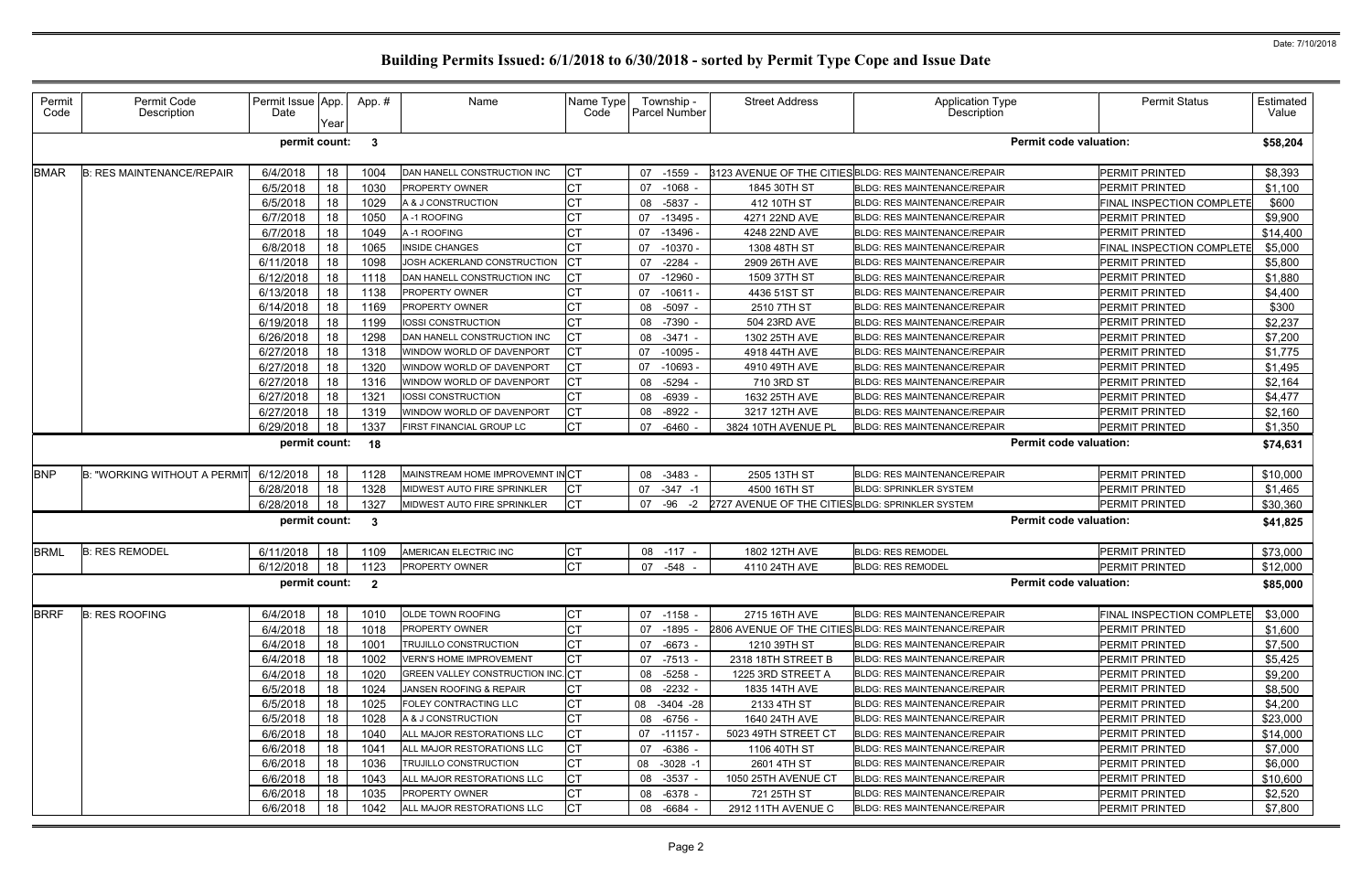| Permit<br>Code | Permit Code<br>Description | Permit Issue App.<br>Date                                                               | Year                                   | App. #                                               | Name                                                                                                                                                                           | Name Type<br>Code                                            | Township -<br><b>Parcel Number</b>                                                                   | <b>Street Address</b>                                                                                                | <b>Application Type</b><br>Description                                                                                                                                                                                                     | <b>Permit Status</b>             | Estimated<br>Value  |
|----------------|----------------------------|-----------------------------------------------------------------------------------------|----------------------------------------|------------------------------------------------------|--------------------------------------------------------------------------------------------------------------------------------------------------------------------------------|--------------------------------------------------------------|------------------------------------------------------------------------------------------------------|----------------------------------------------------------------------------------------------------------------------|--------------------------------------------------------------------------------------------------------------------------------------------------------------------------------------------------------------------------------------------|----------------------------------|---------------------|
| <b>BRRF</b>    | <b>B: RES ROOFING</b>      | 6/7/2018                                                                                | 18                                     | 1048                                                 | A-1 ROOFING                                                                                                                                                                    | СT                                                           | -4349 -<br>08                                                                                        | 1540 12TH AVE                                                                                                        | <b>BLDG: RES MAINTENANCE/REPAIR</b>                                                                                                                                                                                                        | PERMIT PRINTED                   | \$3,550             |
|                |                            | 6/8/2018                                                                                | 18                                     | 1061                                                 | MIDWEST COMPLETE CONSTRUCTIOICT                                                                                                                                                |                                                              | 07<br>-359                                                                                           | 4515 34TH ST                                                                                                         | <b>BLDG: RES MAINTENANCE/REPAIR</b>                                                                                                                                                                                                        | PERMIT PRINTED                   | \$3,500             |
|                |                            | 6/11/2018                                                                               | 18                                     | 1098                                                 | JOSH ACKERLAND CONSTRUCTION                                                                                                                                                    | СT                                                           | $-2284 -$<br>07                                                                                      | 2909 26TH AVE                                                                                                        | <b>BLDG: RES MAINTENANCE/REPAIR</b>                                                                                                                                                                                                        | PERMIT PRINTED                   | \$5,800             |
|                |                            | 6/11/2018                                                                               | 18                                     | 1099                                                 | JOSH ACKERLAND CONSTRUCTION                                                                                                                                                    | CТ                                                           | 08<br>$-2533 -$                                                                                      | 1923 13TH ST                                                                                                         | <b>BLDG: RES MAINTENANCE/REPAIR</b>                                                                                                                                                                                                        | PERMIT PRINTED                   | \$6,960             |
|                |                            | 6/11/2018                                                                               | 18                                     | 1107                                                 | A+ ROOFING & SIDING CO. FORMER                                                                                                                                                 | Iст                                                          | 08<br>-6461 -46                                                                                      | 3109 15TH ST                                                                                                         | <b>BLDG: RES MAINTENANCE/REPAIR</b>                                                                                                                                                                                                        | PERMIT PRINTED                   | \$7,900             |
|                |                            | 6/11/2018                                                                               | 18                                     | 1108                                                 | <b>VERN'S HOME IMPROVEMENT</b>                                                                                                                                                 | СT                                                           | $-9024 -$<br>08                                                                                      | 2525 11TH AVE                                                                                                        | <b>BLDG: RES MAINTENANCE/REPAIR</b>                                                                                                                                                                                                        | PERMIT PRINTED                   | \$5,000             |
|                |                            | 6/12/2018                                                                               | 18                                     | 1119                                                 | ALL MAJOR RESTORATIONS LLC                                                                                                                                                     | <b>CT</b>                                                    | $-12756$<br>07                                                                                       | 1202 48TH ST                                                                                                         | <b>BLDG: RES MAINTENANCE/REPAIR</b>                                                                                                                                                                                                        | PERMIT PRINTED                   | \$13,500            |
|                |                            | 6/12/2018                                                                               | 18                                     | 1120                                                 | ALL MAJOR RESTORATIONS LLC                                                                                                                                                     | СT                                                           | 07<br>$-1550$                                                                                        | 2540 32ND ST                                                                                                         | <b>BLDG: RES MAINTENANCE/REPAIR</b>                                                                                                                                                                                                        | PERMIT PRINTED                   | \$30,000            |
|                |                            | 6/12/2018                                                                               | 18                                     | 1126                                                 | QC ROOF DRS INC.                                                                                                                                                               | СT                                                           | -5238<br>07                                                                                          | 1440 45TH ST                                                                                                         | BLDG: RES MAINTENANCE/REPAIR                                                                                                                                                                                                               | PERMIT PRINTED                   | \$8,000             |
|                |                            | 6/12/2018                                                                               | 18                                     | 1128                                                 | MAINSTREAM HOME IMPROVEMNT INCT                                                                                                                                                |                                                              | $-3483$<br>08                                                                                        | 2505 13TH ST                                                                                                         | BLDG: RES MAINTENANCE/REPAIR                                                                                                                                                                                                               | PERMIT PRINTED                   | \$10,000            |
|                |                            | 6/12/2018                                                                               | 18                                     | 1116                                                 | DAN HANELL CONSTRUCTION INC                                                                                                                                                    | CТ                                                           | 08<br>-6486                                                                                          | 5331 7TH AVE                                                                                                         | <b>BLDG: RES MAINTENANCE/REPAIR</b>                                                                                                                                                                                                        | PERMIT PRINTED                   | \$9,543             |
|                |                            | 6/13/2018                                                                               | 18                                     | 1141                                                 | ALL MAJOR RESTORATIONS LLC                                                                                                                                                     | <b>CT</b>                                                    | $-11454$<br>07                                                                                       | 4404 26TH AVE                                                                                                        | BLDG: RES MAINTENANCE/REPAIR                                                                                                                                                                                                               | PERMIT PRINTED                   | \$7,700             |
|                |                            | 6/13/2018                                                                               | 18                                     | 1131                                                 | <b>PROPERTY OWNER</b>                                                                                                                                                          | СT                                                           | 08<br>-3148 -                                                                                        | 1831 3RD ST                                                                                                          | <b>BLDG: RES MAINTENANCE/REPAIR</b>                                                                                                                                                                                                        | PERMIT PRINTED                   | \$3,220             |
|                |                            | 6/13/2018                                                                               | 18                                     | 1139                                                 | ALL MAJOR RESTORATIONS LLC                                                                                                                                                     | <b>CT</b>                                                    | -3586<br>08                                                                                          | 2311 12TH ST                                                                                                         | <b>BLDG: RES MAINTENANCE/REPAIR</b>                                                                                                                                                                                                        | PERMIT PRINTED                   | \$11,000            |
|                |                            | 6/13/2018                                                                               | 18                                     | 1140                                                 | ALL MAJOR RESTORATIONS LLC                                                                                                                                                     | CT                                                           | $-3899 -$<br>08                                                                                      | 1415 18TH ST                                                                                                         | <b>BLDG: RES MAINTENANCE/REPAIR</b>                                                                                                                                                                                                        | PERMIT PRINTED                   | \$4,500             |
|                |                            | 6/13/2018                                                                               | 18                                     | 1134                                                 | TRUJILLO CONSTRUCTION                                                                                                                                                          | <b>CT</b>                                                    | 08 -5952 -                                                                                           | 513 8TH ST                                                                                                           | <b>BLDG: RES MAINTENANCE/REPAIR</b>                                                                                                                                                                                                        | PERMIT PRINTED                   | \$7,000             |
|                |                            | 6/14/2018                                                                               | 18                                     | 1149                                                 | FIVE STAR HOME IMRPOVEMENT LLCCT                                                                                                                                               |                                                              | 07<br>$-916 - 7$                                                                                     | 1925 43RD ST                                                                                                         | <b>BLDG: RES MAINTENANCE/REPAIR</b>                                                                                                                                                                                                        | PERMIT PRINTED                   | \$4,100             |
|                |                            | 6/14/2018                                                                               | 18                                     | 1148                                                 | <b>PROPERTY OWNER</b>                                                                                                                                                          |                                                              | 08<br>-2074 -                                                                                        | 2519 7TH AVE                                                                                                         | <b>BLDG: RES MAINTENANCE/REPAIR</b>                                                                                                                                                                                                        | FINAL INSPECTION COMPLETE        | \$960               |
|                |                            | 6/14/2018                                                                               | 18                                     | 1147                                                 | TRUJILLO CONSTRUCTION                                                                                                                                                          | CТ                                                           | $-6120 -27$<br>08                                                                                    | 348 28TH AVE                                                                                                         | <b>BLDG: RES MAINTENANCE/REPAIR</b>                                                                                                                                                                                                        | PERMIT PRINTED                   | \$7,600             |
|                |                            | 6/14/2018                                                                               | 18                                     | 1150                                                 | <b>PROPERTY OWNER</b>                                                                                                                                                          | СT                                                           | 08<br>-7201 -                                                                                        | 517 18TH AVENUE A                                                                                                    | <b>BLDG: RES MAINTENANCE/REPAIR</b>                                                                                                                                                                                                        | PERMIT PRINTED                   | \$3,650             |
|                |                            | 6/15/2018                                                                               | 18                                     | 1177                                                 | <b>PROPERTY OWNER</b>                                                                                                                                                          | СT                                                           | $-2008 -$<br>07                                                                                      | 2383 30TH ST                                                                                                         | <b>BLDG: RES MAINTENANCE/REPAIR</b>                                                                                                                                                                                                        | PERMIT PRINTED                   | \$700               |
|                |                            | 6/15/2018                                                                               | 18                                     | 1173                                                 | QC ROOF DRS INC.                                                                                                                                                               | CT                                                           | 08<br>-5054 -                                                                                        | 1217 15TH STREET A                                                                                                   | <b>BLDG: RES MAINTENANCE/REPAIR</b>                                                                                                                                                                                                        | PERMIT PRINTED                   | \$6,500             |
|                |                            | 6/15/2018                                                                               | 18                                     | 1174                                                 | CALDERON'S CONSTRUCTION OF RI                                                                                                                                                  | Iст                                                          | $-5777 -$<br>08                                                                                      | 1206 6TH AVE                                                                                                         | <b>BLDG: RES MAINTENANCE/REPAIR</b>                                                                                                                                                                                                        | PERMIT PRINTED                   | \$21,000            |
|                |                            | 6/15/2018                                                                               | 18                                     | 1175                                                 | CALDERON'S CONSTRUCTION OF RI                                                                                                                                                  |                                                              | -743 -<br>08                                                                                         | 1168 23RD ST                                                                                                         | <b>BLDG: RES MAINTENANCE/REPAIR</b>                                                                                                                                                                                                        | PERMIT PRINTED                   | \$8,800             |
|                |                            | 6/19/2018                                                                               | 18                                     | 1198                                                 | A & J CONSTRUCTION                                                                                                                                                             |                                                              | $-10614$<br>07                                                                                       | 4512 51ST ST                                                                                                         | <b>BLDG: RES MAINTENANCE/REPAIR</b>                                                                                                                                                                                                        | PERMIT PRINTED                   | \$3,900             |
|                |                            | 6/19/2018                                                                               | 18                                     | 1202                                                 | FINAL RESTORATION INC                                                                                                                                                          | СT                                                           | $-13536$<br>07                                                                                       | 3410 32ND ST                                                                                                         | <b>BLDG: RES MAINTENANCE/REPAIR</b>                                                                                                                                                                                                        | PERMIT PRINTED                   | \$6,900             |
|                |                            | 6/19/2018                                                                               | 18                                     | 1197                                                 | <b>VERN'S HOME IMPROVEMENT</b>                                                                                                                                                 | CТ                                                           | $-382 -$<br>08                                                                                       | 1629 12TH AVE                                                                                                        | BLDG: RES MAINTENANCE/REPAIR                                                                                                                                                                                                               | PERMIT PRINTED                   | \$5,000             |
|                |                            | 6/19/2018                                                                               | 18                                     | 1201                                                 | <b>PROPERTY OWNER</b>                                                                                                                                                          | СT                                                           | -7961<br>08                                                                                          | 1320 19TH AVE                                                                                                        | <b>BLDG: RES MAINTENANCE/REPAIR</b>                                                                                                                                                                                                        | PERMIT PRINTED                   | \$2,800             |
|                |                            | 6/20/2018                                                                               | 18                                     | 1212                                                 | FIVE STAR HOME IMRPOVEMENT LLCCT                                                                                                                                               |                                                              | 08<br>-1284 -                                                                                        | 1526 15TH AVE                                                                                                        | BLDG: RES MAINTENANCE/REPAIR                                                                                                                                                                                                               | PERMIT PRINTED                   | \$2,500             |
|                |                            | 6/20/2018                                                                               | 18                                     | 1211                                                 | <b>FRANCO ENTERPRISES</b>                                                                                                                                                      | I∩т                                                          | 08 -7060 -                                                                                           | 5125 9TH AVE                                                                                                         | BLDG: RES MAINTENANCE/REPAIR                                                                                                                                                                                                               | PERMIT PRINTED                   | \$1,980             |
|                |                            | 6/21/2018 18                                                                            |                                        | 1221                                                 | DAN HANELL CONSTRUCTION INC                                                                                                                                                    | ו טו                                                         | 07 -6577 -                                                                                           | 1401 37TH ST                                                                                                         | BLDG: RES MAINTENANCE/REPAIR                                                                                                                                                                                                               | PERMIT PRINTED                   | \$9,980             |
|                |                            | 6/21/2018                                                                               | 18                                     | 1219                                                 | FANTH-CURRY HOME IMPRV CO                                                                                                                                                      | Iст                                                          | 08 -6391 -                                                                                           | 2530 9TH AVE                                                                                                         | <b>BLDG: RES MAINTENANCE/REPAIR</b>                                                                                                                                                                                                        | PERMIT PRINTED                   | \$1,745             |
|                |                            | 6/22/2018                                                                               | 18                                     | 1228                                                 | QC GENERAL, INC                                                                                                                                                                | <b>CT</b>                                                    | 08 -2217 -1                                                                                          | 3352 PARK 16TH ST                                                                                                    | BLDG: RES MAINTENANCE/REPAIR                                                                                                                                                                                                               | PERMIT PRINTED                   | \$5,900             |
|                |                            | 6/22/2018                                                                               | 18                                     | 1229                                                 | <b>PROPERTY OWNER</b>                                                                                                                                                          | СT                                                           | 08 -6773 -                                                                                           | 711 23RD ST                                                                                                          | <b>BLDG: RES MAINTENANCE/REPAIR</b><br><b>BLDG: RES MAINTENANCE/REPAIR</b>                                                                                                                                                                 | PERMIT PRINTED<br>PERMIT PRINTED | \$1,440             |
|                |                            | 6/25/2018                                                                               | 18                                     | 1257                                                 | LANDEROS AND SONS CONSTRUCTICCT                                                                                                                                                |                                                              | 08 -2003 -                                                                                           | 1807 17TH AVE                                                                                                        |                                                                                                                                                                                                                                            |                                  | \$9,000             |
|                |                            | 6/26/2018                                                                               | 18                                     | 1301                                                 | <b>BATES ROOFING</b><br>JANSEN ROOFING & REPAIR                                                                                                                                | СT<br>СT                                                     | 07 -13357 -                                                                                          | 1 TIMBERWOOD CT                                                                                                      | <b>BLDG: RES MAINTENANCE/REPAIR</b>                                                                                                                                                                                                        | PERMIT PRINTED<br>PERMIT PRINTED | \$8,900             |
|                |                            | 6/26/2018                                                                               | 18                                     | 1306                                                 |                                                                                                                                                                                |                                                              | $-6398 -$<br>07                                                                                      | 1004 40TH ST                                                                                                         | BLDG: RES MAINTENANCE/REPAIR                                                                                                                                                                                                               |                                  | \$4,750             |
|                |                            |                                                                                         |                                        |                                                      |                                                                                                                                                                                |                                                              |                                                                                                      |                                                                                                                      |                                                                                                                                                                                                                                            | PERMIT PRINTED                   | \$1,200<br>\$15,000 |
|                |                            |                                                                                         |                                        |                                                      |                                                                                                                                                                                |                                                              |                                                                                                      |                                                                                                                      |                                                                                                                                                                                                                                            | PERMIT PRINTED                   | \$25,000            |
|                |                            |                                                                                         |                                        |                                                      |                                                                                                                                                                                |                                                              |                                                                                                      |                                                                                                                      |                                                                                                                                                                                                                                            | PERMIT PRINTED                   | \$7,290             |
|                |                            |                                                                                         |                                        |                                                      |                                                                                                                                                                                |                                                              |                                                                                                      |                                                                                                                      |                                                                                                                                                                                                                                            | PERMIT PRINTED                   | \$6,000             |
|                |                            |                                                                                         |                                        |                                                      |                                                                                                                                                                                |                                                              |                                                                                                      |                                                                                                                      |                                                                                                                                                                                                                                            | PERMIT PRINTED                   | \$8,500             |
|                |                            |                                                                                         |                                        |                                                      |                                                                                                                                                                                |                                                              |                                                                                                      |                                                                                                                      |                                                                                                                                                                                                                                            | PERMIT PRINTED                   | \$12,900            |
|                |                            | 6/26/2018<br>6/26/2018<br>6/27/2018<br>6/27/2018<br>6/27/2018<br>6/27/2018<br>6/28/2018 | 18<br>18<br>18<br>18<br>18<br>18<br>18 | 1297<br>1294<br>1315<br>1317<br>1313<br>1312<br>1325 | DAN HANELL CONSTRUCTION INC<br>ACRI, INC.<br><b>GREEN VALLEY CONSTRUCTION INC. CT</b><br>B & W HOME IMPROVEMENT CO<br>QC GENERAL, INC<br>QC ROOF DRS INC.<br>OLDE TOWN ROOFING | <b>CT</b><br><b>CT</b><br><b>CT</b><br>СT<br>СT<br><b>CT</b> | 08<br>-3880 -<br>08 -6699 -5<br>07 -14502 -<br>07 -5014 -<br>08 -3613 -10<br>08 -6689 -<br>08 -157 - | 1624 13TH AVE<br>2648 12TH ST<br>3409 77TH STREET CT<br>2639 40TH AVE<br>3337 3RD ST<br>1188 27TH ST<br>2041 16TH ST | BLDG: RES MAINTENANCE/REPAIR<br><b>BLDG: RES MAINTENANCE/REPAIR</b><br><b>BLDG: RES MAINTENANCE/REPAIR</b><br>BLDG: RES MAINTENANCE/REPAIR<br>BLDG: RES MAINTENANCE/REPAIR<br>BLDG: RES MAINTENANCE/REPAIR<br>BLDG: RES MAINTENANCE/REPAIR |                                  | PERMIT PRINTED      |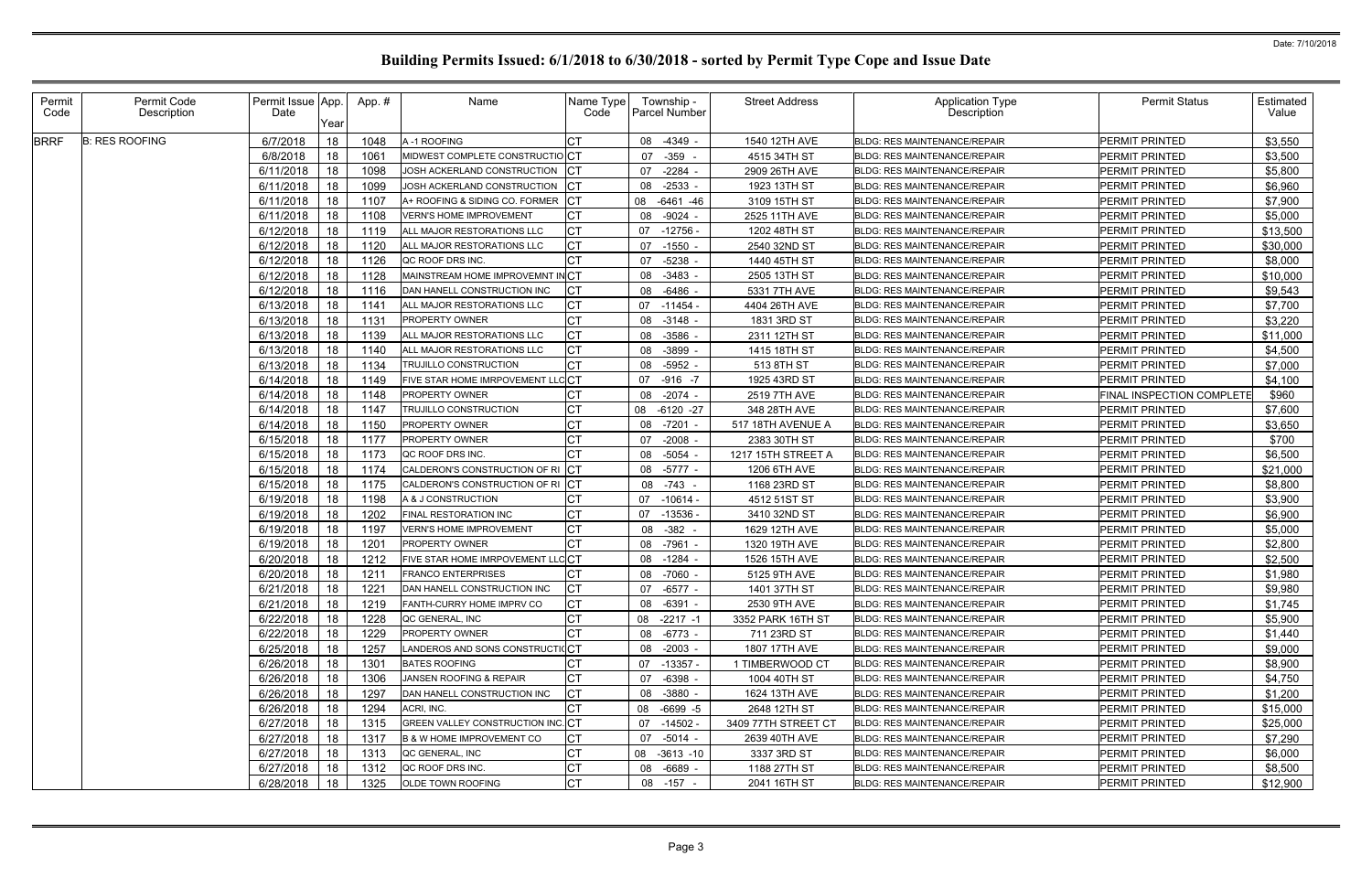| Permit<br>Code | Permit Code<br>Description        | Permit Issue App.<br>Date | Year | App.# | Name                             | Name Type<br>Code | Township -<br>Parcel Number | <b>Street Address</b>                            | <b>Application Type</b><br>Description                 | <b>Permit Status</b>  | Estimated<br>Value |
|----------------|-----------------------------------|---------------------------|------|-------|----------------------------------|-------------------|-----------------------------|--------------------------------------------------|--------------------------------------------------------|-----------------------|--------------------|
|                |                                   | permit count:             |      | 58    |                                  |                   |                             |                                                  | <b>Permit code valuation:</b>                          |                       | \$441,513          |
| <b>BRSD</b>    | <b>B: RES SIDING</b>              | 6/4/2018                  | 18   | 1004  | DAN HANELL CONSTRUCTION INC      | <b>CT</b>         | 07 -1559                    |                                                  | 3123 AVENUE OF THE CITIES BLDG: RES MAINTENANCE/REPAIR | PERMIT PRINTED        | \$8,393            |
|                |                                   | 6/5/2018                  | 18   | 1031  | PROPERTY OWNER                   | СT                | $-1068 -$<br>07             | 1845 30TH ST                                     | <b>BLDG: RES MAINTENANCE/REPAIR</b>                    | PERMIT PRINTED        | \$8,000            |
|                |                                   | 6/5/2018                  | 18   | 1028  | A & J CONSTRUCTION               |                   | $-6756$ -<br>08             | 1640 24TH AVE                                    | BLDG: RES MAINTENANCE/REPAIR                           | <b>PERMIT PRINTED</b> | \$23,000           |
|                |                                   | 6/6/2018                  | 18   | 1040  | ALL MAJOR RESTORATIONS LLC       | CT                | $-11157$<br>07              | 5023 49TH STREET CT                              | <b>BLDG: RES MAINTENANCE/REPAIR</b>                    | PERMIT PRINTED        | \$14,000           |
|                |                                   | 6/6/2018                  | 18   | 1039  | ALL MAJOR RESTORATIONS LLC       |                   | $-12571$<br>07              | 3043 56TH ST                                     | <b>BLDG: RES MAINTENANCE/REPAIR</b>                    | PERMIT PRINTED        | \$9,000            |
|                |                                   | 6/12/2018                 | 18   | 1119  | ALL MAJOR RESTORATIONS LLC       | СT                | 07<br>$-12756$              | 1202 48TH ST                                     | BLDG: RES MAINTENANCE/REPAIR                           | PERMIT PRINTED        | \$13,500           |
|                |                                   | 6/12/2018                 | 18   | 1120  | ALL MAJOR RESTORATIONS LLC       | СT                | $-1550$<br>07               | 2540 32ND ST                                     | <b>BLDG: RES MAINTENANCE/REPAIR</b>                    | PERMIT PRINTED        | \$30,000           |
|                |                                   | 6/13/2018                 | 18   | 1138  | PROPERTY OWNER                   |                   | $-10611 -$<br>07            | 4436 51ST ST                                     | <b>BLDG: RES MAINTENANCE/REPAIR</b>                    | PERMIT PRINTED        | \$4,400            |
|                |                                   | 6/13/2018                 | 18   | 1133  | TRUJILLO CONSTRUCTION            | СT                | 07<br>$-6673 -$             | 1210 39TH ST                                     | BLDG: RES MAINTENANCE/REPAIR                           | PERMIT PRINTED        | \$9,000            |
|                |                                   | 6/13/2018                 | 18   | 1132  | TRUJILLO CONSTRUCTION            | СT                | 08<br>-4360                 | 1213 15TH STREET A                               | <b>BLDG: RES MAINTENANCE/REPAIR</b>                    | PERMIT PRINTED        | \$12,000           |
|                |                                   | 6/13/2018                 | 18   | 1142  | ALL MAJOR RESTORATIONS LLC       | <b>CT</b>         | $-4514 -$<br>08             | 1722 12TH ST                                     | <b>BLDG: RES MAINTENANCE/REPAIR</b>                    | PERMIT PRINTED        | \$16,000           |
|                |                                   | 6/14/2018                 | 18   | 1150  | PROPERTY OWNER                   |                   | $-7201 -$<br>08             | 517 18TH AVENUE A                                | <b>BLDG: RES MAINTENANCE/REPAIR</b>                    | PERMIT PRINTED        | \$3,650            |
|                |                                   | 6/15/2018                 | 18   | 1174  | CALDERON'S CONSTRUCTION OF RI    | IСT               | 08 -5777 -                  | 1206 6TH AVE                                     | <b>BLDG: RES MAINTENANCE/REPAIR</b>                    | PERMIT PRINTED        | \$21,000           |
|                |                                   | 6/19/2018                 | 18   | 1197  | <b>VERN'S HOME IMPROVEMENT</b>   | СT                | $-382 -$<br>08              | 1629 12TH AVE                                    | <b>BLDG: RES MAINTENANCE/REPAIR</b>                    | PERMIT PRINTED        | \$5,000            |
|                |                                   | 6/20/2018                 | 18   | 1213  | ROSAS & FAMILY CONSTRUCTION      | СT                | $-5238$ -<br>08             | 1318 3RD STREET A                                | BLDG: RES MAINTENANCE/REPAIR                           | PERMIT PRINTED        | \$1,500            |
|                |                                   | 6/20/2018                 | 18   | 1210  | PROPERTY OWNER                   | СT                | $-8226$<br>08               | 416 1ST ST                                       | <b>BLDG: RES MAINTENANCE/REPAIR</b>                    | PERMIT PRINTED        | \$2,100            |
|                |                                   | 6/21/2018                 | 18   | 1220  | FANTH-CURRY HOME IMPRV CO        | СT                | $-12133$<br>07              | 4412 32ND AVENUE CT                              | <b>BLDG: RES MAINTENANCE/REPAIR</b>                    | <b>PERMIT PRINTED</b> | \$9,020            |
|                |                                   | 6/22/2018                 | 18   | 1227  | QC GENERAL, INC                  | СT                | $-3877 - B$<br>08           | 1406 16TH ST                                     | <b>BLDG: RES MAINTENANCE/REPAIR</b>                    | PERMIT PRINTED        | \$5,900            |
|                |                                   | 6/26/2018                 | 18   | 1299  | DAN HANELL CONSTRUCTION INC      | C <sub>T</sub>    | -6779 -<br>07               | 2519 29TH AVENUE CT                              | <b>BLDG: RES MAINTENANCE/REPAIR</b>                    | PERMIT PRINTED        | \$15,000           |
|                |                                   | 6/26/2018                 | 18   | 1294  | ACRI, INC.                       | <b>CT</b>         | 08<br>$-6699 - 5$           | 2648 12TH ST                                     | BLDG: RES MAINTENANCE/REPAIR                           | PERMIT PRINTED        | \$15,000           |
|                |                                   |                           |      |       |                                  |                   |                             |                                                  | <b>Permit code valuation:</b>                          |                       |                    |
|                |                                   | permit count:             |      | 20    |                                  |                   |                             |                                                  |                                                        |                       | \$225,463          |
| <b>BSFA</b>    | <b>B: RES TOWNHOUSE</b>           | 6/26/2018                 | 18   | 1311  | <b>TRAPKUS BUILD</b>             | IСТ               | 07 -37 -                    | 1407 51ST STREET DR                              | BLDG:RES/NEW, SINGLE FAMILY ATTD (TOWNHOUSE)           | PERMIT PRINTED        | \$101,550          |
|                |                                   |                           |      |       | <b>DEMARLIE MAINTENANCE</b>      | <b>SC</b>         |                             |                                                  |                                                        |                       |                    |
|                |                                   | permit count:             |      |       |                                  |                   |                             |                                                  | <b>Permit code valuation:</b>                          |                       | \$101,550          |
| <b>BSFH</b>    | <b>B: RES SINGLE FAMILY</b>       | 6/26/2018                 | 18   | 1310  | <b>TRAPKUS BUILD</b>             | СT                | 07 - 37 -                   | 1405 51ST STREET DR                              | BLDG:RES/NEW, SINGLE FAMILY ATTD (TOWNHOUSE)           | PERMIT PRINTED        | \$101,550          |
|                |                                   |                           |      |       | DEMARLIE MAINTENANCE             | <b>SC</b>         |                             |                                                  |                                                        |                       |                    |
|                |                                   | 6/26/2018                 | 18   | 1308  | <b>TRAPKUS BUILD</b>             | C <sub>T</sub>    | 07 - 37 -                   | 1409 51ST STREET DR                              | BLDG:RES/NEW, SINGLE FAMILY ATTD (TOWNHOUSE)           | <b>PERMIT PRINTED</b> | \$101,550          |
|                |                                   |                           |      |       | DEMARLIE MAINTENANCE             | SC                |                             |                                                  |                                                        |                       |                    |
|                |                                   | 6/26/2018                 | 18   | 1309  | <b>TRAPKUS BUILD</b>             | СT                | 07 - 37 -                   | 1411 51ST STREET DR                              | BLDG:RES/NEW, SINGLE FAMILY ATTD (TOWNHOUSE)           | PERMIT PRINTED        | \$101,550          |
|                |                                   |                           |      |       | DEMARLIE MAINTENANCE             | <b>SC</b>         |                             |                                                  |                                                        |                       |                    |
|                |                                   | permit count: 3           |      |       |                                  |                   |                             |                                                  | <b>Permit code valuation:</b>                          |                       | \$304,650          |
| <b>BSHD</b>    | B: RES SHED/ACCESSORY BLDG        | 6/18/2018                 | 18   | 1181  | PROPERTY OWNER                   | Iст               | 08 -7050 -                  | 5205 10TH AVE                                    | <b>BLDG: MISC STRUCTURE</b>                            | PERMIT PRINTED        | \$6,035            |
|                |                                   | permit count: 1           |      |       |                                  |                   |                             |                                                  | <b>Permit code valuation:</b>                          |                       |                    |
|                |                                   |                           |      |       |                                  |                   |                             |                                                  |                                                        |                       | \$6,035            |
| <b>BSMT</b>    | <b>B: RES BASEMENT WATERPROOF</b> | 6/12/2018                 | 18   | 1121  | IOWA ILLINOIS BASEMENT WATERPRCT |                   | 07 -11735 -                 | 4531 11TH AVENUE C                               | BLDG: RES MAINTENANCE/REPAIR                           | PERMIT PRINTED        | \$6,700            |
|                |                                   | permit count: 1           |      |       |                                  |                   |                             |                                                  | <b>Permit code valuation:</b>                          |                       | \$6,700            |
| <b>BSPK</b>    | <b>B: COML SPRINKLER SYSTEM</b>   | 6/28/2018                 | 18   | 1328  | MIDWEST AUTO FIRE SPRINKLER      | <b>CT</b>         | 07 -347 -1                  | 4500 16TH ST                                     | <b>BLDG: SPRINKLER SYSTEM</b>                          | PERMIT PRINTED        | \$1,465            |
|                |                                   | 6/28/2018                 | 18   | 1327  | MIDWEST AUTO FIRE SPRINKLER      | <b>CT</b>         | 07 -96 -2                   | 2727 AVENUE OF THE CITIES BLDG: SPRINKLER SYSTEM |                                                        | PERMIT PRINTED        | \$30,360           |
|                |                                   |                           |      |       |                                  |                   |                             |                                                  |                                                        |                       |                    |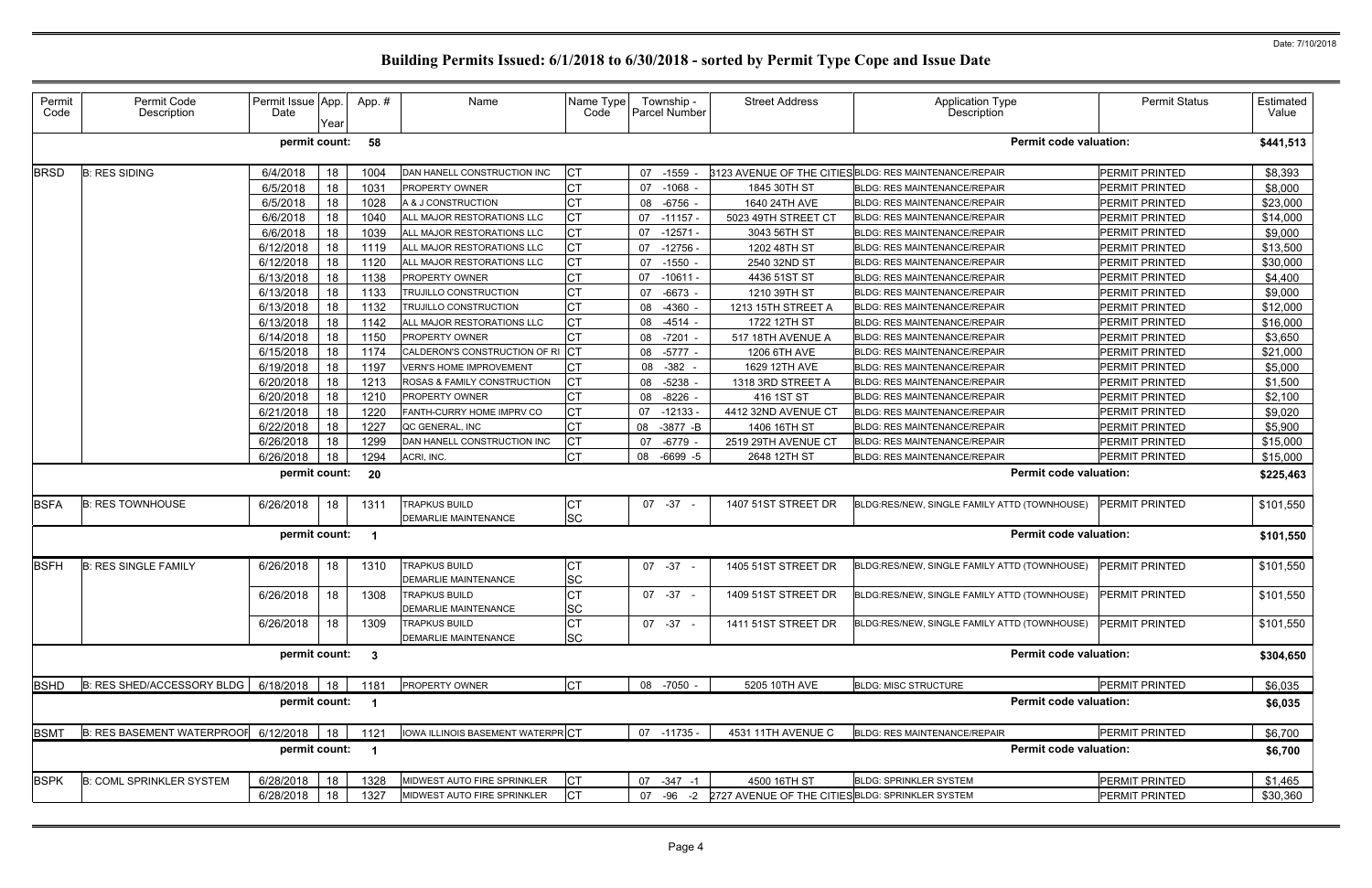| Permit<br>Code   | Permit Code<br>Description | Permit Issue App.<br>Date | Year | App.#          | Name                                                                   | Name Type<br>Code      |    | Township -<br>Parcel Number | <b>Street Address</b>                        | <b>Application Type</b><br>Description       | <b>Permit Status</b>                | Estimated<br>Value |
|------------------|----------------------------|---------------------------|------|----------------|------------------------------------------------------------------------|------------------------|----|-----------------------------|----------------------------------------------|----------------------------------------------|-------------------------------------|--------------------|
|                  |                            | permit count:             |      | $\overline{2}$ |                                                                        |                        |    |                             |                                              | <b>Permit code valuation:</b>                |                                     | \$31,825           |
| C <sub>2</sub>   | CO DEPOSIT > \$25000       | 6/6/2018                  | 18   | 1046           | <b>PROPERTY OWNER</b>                                                  | <b>CT</b>              |    | 07 -77                      | 3658 AVENUE OF THE CITIES BLDG: COML REMODEL |                                              | PERMIT PRINTED                      | \$44,049           |
|                  |                            | 6/11/2018                 | 18   | 1109           | AMERICAN ELECTRIC INC                                                  | <b>CT</b>              |    | 08 -117                     | 1802 12TH AVE                                | <b>BLDG: RES REMODEL</b>                     | PERMIT PRINTED                      | \$73,000           |
|                  |                            | 6/22/2018                 | 18   | 1214           | <b>ESTES CONSTRUCTION</b>                                              | <b>CT</b>              |    | 08 -5418 -                  | 1601 RIVER DR                                | <b>BLDG: RES REMODEL</b>                     | <b>PERMIT PRINTED</b>               | \$144,013          |
|                  |                            |                           |      |                | NORTHWEST MECHANICAL                                                   | <b>SC</b>              |    |                             |                                              |                                              |                                     |                    |
|                  |                            |                           |      |                | NORTHWEST MECHANICAL                                                   | <b>SC</b>              |    |                             |                                              |                                              |                                     |                    |
|                  |                            | 6/26/2018                 | 18   | 1222           | <b>ESTES CONSTRUCTION</b><br>RYAN AND ASSOCIATES, INC                  | <b>CT</b><br><b>SC</b> |    | 07 -15101 -                 | 3900 28TH AVENUE DR                          | <b>BLDG: COML REMODEL</b>                    | <b>PERMIT PRINTED</b>               | \$220,754          |
|                  |                            | 6/26/2018                 | 18   | 1310           | <b>TRAPKUS BUILD</b>                                                   | <b>CT</b>              |    | 07 - 37 -                   | 1405 51ST STREET DR                          | BLDG:RES/NEW, SINGLE FAMILY ATTD (TOWNHOUSE) | <b>PERMIT PRINTED</b>               | \$101,550          |
|                  |                            |                           |      |                | <b>DEMARLIE MAINTENANCE</b>                                            | <b>SC</b>              |    |                             |                                              |                                              |                                     |                    |
|                  |                            | 6/26/2018                 | 18   | 1311           | <b>TRAPKUS BUILD</b>                                                   | <b>CT</b>              |    | 07 - 37 -                   | 1407 51ST STREET DR                          | BLDG:RES/NEW, SINGLE FAMILY ATTD (TOWNHOUSE) | <b>PERMIT PRINTED</b>               | \$101,550          |
|                  |                            |                           |      |                | <b>DEMARLIE MAINTENANCE</b>                                            | <b>SC</b>              |    |                             |                                              |                                              |                                     |                    |
|                  |                            | 6/26/2018                 | 18   | 1308           | <b>TRAPKUS BUILD</b>                                                   | СT                     |    | 07 - 37 -                   | 1409 51ST STREET DR                          | BLDG:RES/NEW, SINGLE FAMILY ATTD (TOWNHOUSE) | <b>PERMIT PRINTED</b>               | \$101,550          |
|                  |                            |                           |      |                | <b>DEMARLIE MAINTENANCE</b>                                            | <b>SC</b>              |    |                             |                                              |                                              |                                     |                    |
|                  |                            | 6/26/2018                 | 18   | 1295           | PROPERTY OWNER                                                         | <b>CT</b>              | 07 | $-865 - 1$                  | 2610 41ST ST                                 | <b>BLDG: RES REMODEL</b>                     | <b>PERMIT PRINTED</b>               | \$33,500           |
|                  |                            | permit count:             |      | 8              |                                                                        |                        |    |                             |                                              | <b>Permit code valuation:</b>                |                                     | \$819,966          |
| DRN <sub>1</sub> | ENG: CLASS 1 DRAINAGE      | 6/7/2018                  | 18   | 1051           | OLSON CONCRETE, PERRY                                                  | <b>CT</b>              | 07 | $-14968$                    | 4202 33RD AVE                                | <b>BLDG: RES DRIVEWAY</b>                    | PERMIT PRINTED                      | \$0                |
|                  |                            | 6/12/2018                 | 18   | 1127           | <b>GANNON POOL &amp; SPA INC</b>                                       | <b>CT</b>              | 07 | $-14089$                    | 6 ORCHARD HILL BLVD                          | <b>BLDG: SWIMMING POOL</b>                   | <b>PERMIT PRINTED</b>               | \$17,500           |
|                  |                            | 6/14/2018                 | 18   | 1151           | <b>PROPERTY OWNER</b>                                                  | <b>CT</b>              | 08 | $-3379 -$                   | 2603 16TH AVE                                | <b>ENG: DRAINAGE PERMIT</b>                  | FINAL INSPECTION COMPLETE           | \$0                |
|                  |                            | 6/19/2018                 | 18   | 1204           | PROPERTY OWNER                                                         | <b>CT</b>              |    | 08 -7464 -                  | 2027 13TH ST                                 | <b>ENG: DRAINAGE PERMIT</b>                  | <b>PERMIT PRINTED</b>               | \$0                |
|                  |                            | 6/20/2018                 | 18   | 1208           | CROSS CONCRETE CONSTRUCTION CT                                         |                        | 07 | $-12257$                    | 2917 30TH ST                                 | <b>ENG: DRAINAGE PERMIT</b>                  | FINAL INSPECTION COMPLETE           | \$0                |
|                  |                            | 6/22/2018                 | 18   | 1225           | CROSS CONCRETE CONSTRUCTION CT                                         |                        | 80 | $-321 - 5$                  | 3208 9TH ST                                  | <b>BLDG: RES DRIVEWAY</b>                    | FINAL INSPECTION COMPLETE           | \$0                |
|                  |                            | 6/26/2018                 | 18   | 1307           | <b>KLARKOWSKI CONSTRUCTION</b>                                         | <b>CT</b>              | 08 | $-389$                      | 1707 12TH AVE                                | <b>ENG: DRAINAGE PERMIT</b>                  | FINAL INSPECTION COMPLETE           | \$0                |
|                  |                            | 6/29/2018                 | 18   | 1335           | LITTLE DICKENS INC                                                     | <b>CT</b>              | 07 | -9558                       | 1301 34TH AVENUE A                           | <b>BLDG: RES DRIVEWAY</b>                    | PERMIT PRINTED                      | \$0                |
|                  |                            | 6/29/2018                 | 18   | 1338           | <b>COACH HOUSE GARAGES</b><br>KOEHLER ELECTRIC INC, J W                | <b>CT</b><br><b>SC</b> | 08 | $-5011 -$                   | 1506 16TH ST                                 | <b>BLDG: RES MAINTENANCE/REPAIR</b>          | <b>PERMIT PRINTED</b>               | \$39,476           |
|                  |                            | permit count:             |      | - 9            |                                                                        |                        |    |                             |                                              | <b>Permit code valuation:</b>                |                                     | \$56,976           |
|                  |                            |                           |      |                |                                                                        |                        |    |                             |                                              |                                              |                                     |                    |
| lco.             | E: COML ELECTRICAL         | 6/5/2018                  | 18   | 725            | LAEGER CONSTRUCTION<br>LIGHTING MAINTENANCE INC                        | <b>CT</b><br><b>SC</b> |    | 07 -347 -1                  | 4500 16TH ST                                 | <b>BLDG: RES REMODEL</b>                     | FINAL INSPECTION COMPLETE \$105,300 |                    |
|                  |                            | 6/7/2018                  | 18   | 1055           | ACCURATE ELCT INSTALLATION LLC CT                                      |                        | 07 | -14478 -                    | 1515 47TH AVE                                | ELEC: SERVICE                                | PERMIT PRINTED                      | \$0                |
|                  |                            | 6/7/2018                  | 18   | 1053           | ACCURATE ELCT INSTALLATION LLC CT<br>ACCURATE ELCT INSTALLATION LLC CT |                        |    | 07 -14480 -                 | 1514 46TH AVE                                | <b>ELEC: SERVICE</b>                         | <b>PERMIT PRINTED</b>               | \$0                |
|                  |                            | 6/7/2018                  | 18   | 814            | <b>PROPERTY OWNER</b>                                                  | <b>CT</b>              |    | 08 -8264 -                  | 1810 5TH AVE                                 | <b>BLDG: COML REMODEL</b>                    | <b>PERMIT PRINTED</b>               | \$0                |
|                  |                            |                           |      |                | A+ PLUMBING                                                            | SC                     |    |                             |                                              |                                              |                                     |                    |
|                  |                            |                           |      |                | ULTIMATE ELECTRIC UNLIMITED                                            | <b>SC</b>              |    |                             |                                              |                                              |                                     |                    |
|                  |                            | 6/14/2018                 | 18   | 1162           | <b>TRI-CITY ELECTRIC COMPANY</b>                                       | <b>CT</b>              |    | 08 -5418 -                  | 1601 RIVER DR                                | <b>ELEC: REMODEL</b>                         | PERMIT PRINTED                      | \$0                |
|                  |                            | 6/25/2018                 | 18   | 1282           | TRI-CITY ELECTRIC COMPANY                                              | <b>CT</b>              |    | 07 -84 -                    | 4218 AVENUE OF THE CITIES ELEC: REMODEL      |                                              | PERMIT PRINTED                      | \$0                |
|                  |                            | 6/26/2018                 | 18   | 1290           | DAVENPORT ELECTRIC CONTRACT CCT                                        |                        |    | 99999 -                     | 4053 JOHN DEERE RD                           | ELEC: SERVICE                                | <b>FINAL INSPECTION COMPLETE</b>    | \$0                |
|                  |                            | 6/26/2018                 | 18   | 1303           | DAVENPORT ELECTRIC CONTRACT CCT                                        |                        |    | 99999 -                     | 5203 JOHN DEERE RD                           | <b>ELEC: SERVICE</b>                         | PERMIT PRINTED                      | \$0                |
|                  |                            | 6/26/2018                 | 18   | 1291           | DAVENPORT ELECTRIC CONTRACT CCT                                        |                        |    | 99999 -                     | 6001 JOHN DEERE RD                           | ELEC: SERVICE                                | PERMIT PRINTED                      | \$0                |
|                  |                            | 6/26/2018                 | 18   | 1292           | DAVENPORT ELECTRIC CONTRACT CCT                                        |                        |    | 99999 -                     | 6901 JOHN DEERE RD                           | <b>ELEC: SERVICE</b>                         | PERMIT PRINTED                      | \$0                |
|                  |                            | 6/27/2018                 | 18   | 1314           | DAVENPORT ELECTRIC CONTRACT CCT                                        |                        |    | 99999 -                     | 4054 38TH AVE                                | ELEC: SERVICE                                | <b>FINAL INSPECTION COMPLETE</b>    | \$0                |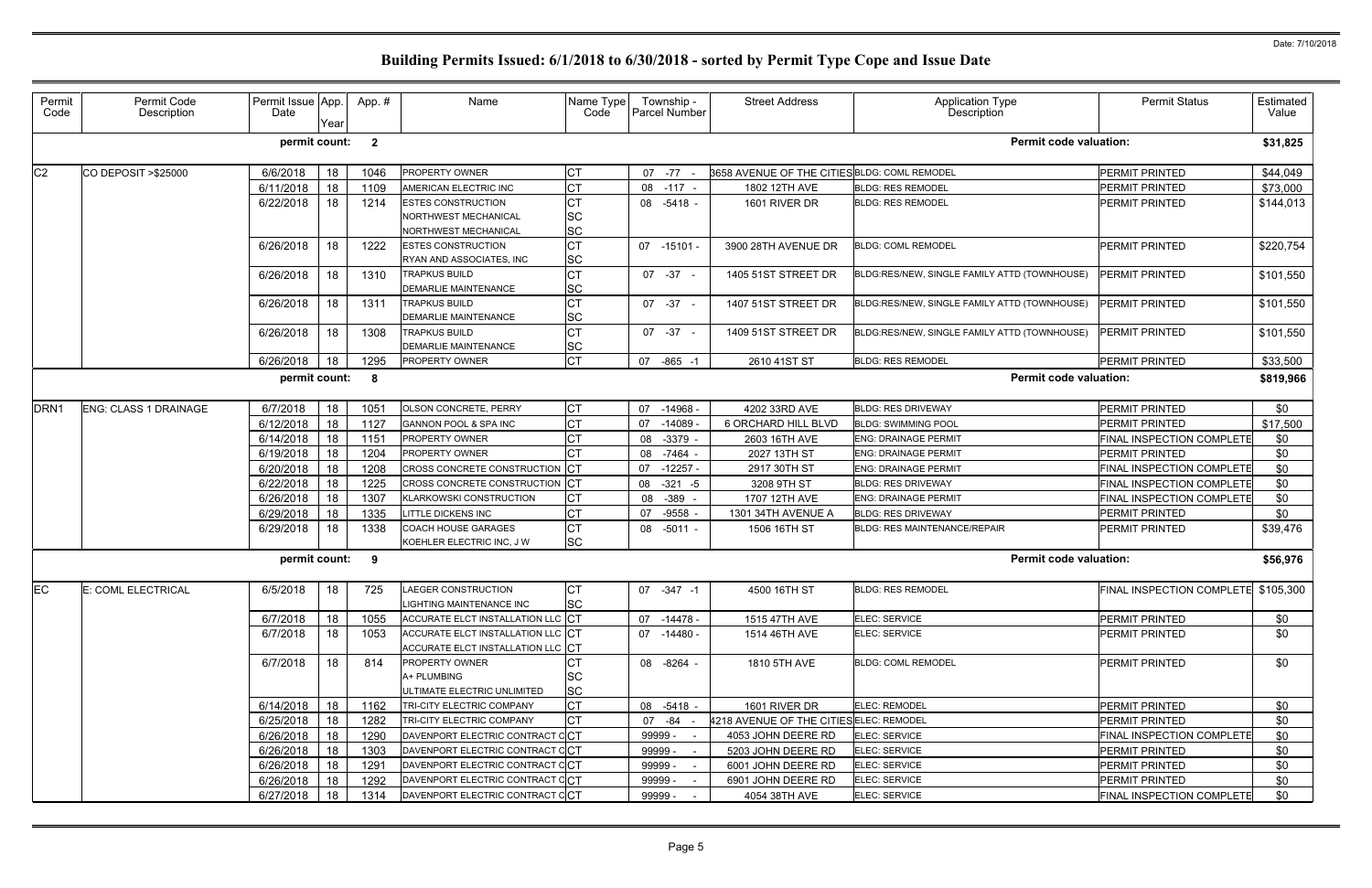| permit count:<br>11<br>Iст<br><b>ENA</b><br>6/19/2018<br><b>B: RES SIDEWALK</b><br>17<br>DAVE PROCHASKA CONST.<br>07 -14783 -<br>7319 35TH AVE<br>BLDG:RES/NEW, SINGLE FAMILY DETACHED<br>1974<br>WATSON PLUMBING AND MECHANIC/SC<br><b>SC</b><br><b>ELITE ELECTRIC</b><br><b>SC</b><br><b>DIERCKS LTD COMPANIES</b><br><b>SC</b><br>BRADY COMPANY, J L<br><b>CT</b><br>6/19/2018<br>18<br>1204<br>PROPERTY OWNER<br>08 -7464 -<br>2027 13TH ST<br><b>ENG: DRAINAGE PERMIT</b><br>Iст<br>6/26/2018<br>18<br>1300<br>08 -1029<br>532 4TH AVE<br>QUAD CITY FIX IT<br><b>BLDG: RES DRIVEWAY</b><br>permit count:<br>-3<br><b>CT</b><br><b>ENB</b><br>PROPERTY OWNER<br><b>B: RES DRIVEWAY</b><br>6/4/2018<br>18<br>998<br>07<br>-12728 -<br>1810 54TH STREET CT<br><b>BLDG: RES DRIVEWAY</b><br>lст<br>18<br>07<br>$-14968 -$<br>6/7/2018<br>1051<br><b>OLSON CONCRETE, PERRY</b><br>4202 33RD AVE<br><b>BLDG: RES DRIVEWAY</b><br>CROSS CONCRETE CONSTRUCTION CT<br>6/22/2018<br>18<br>1225<br>$-321 - 5$<br><b>BLDG: RES DRIVEWAY</b><br>08<br>3208 9TH ST<br>6/26/2018<br>18<br>1300<br><b>QUAD CITY FIX IT</b><br>$-1029 -$<br>08<br>532 4TH AVE<br><b>BLDG: RES DRIVEWAY</b><br><b>CT</b><br>6/29/2018<br>18<br>1335<br><b>ITTLE DICKENS INC</b><br>$-9558$<br><b>BLDG: RES DRIVEWAY</b><br>07<br>1301 34TH AVENUE A<br>permit count:<br>-5<br>ER<br><b>CT</b><br><b>E: RES ELECTRICAL</b><br>6/1/2018<br>18<br>997<br>ROCK RIVER ELECTRIC INC<br>08 -7163 -<br>734 18TH AVE<br>ELEC: SERVICE<br>AKEWOOD ELECTRIC AND GENERATCT<br>17<br>6/4/2018<br>2535<br>07<br>-12911 -<br>1415 34TH AVENUE B<br><b>BLDG: RES MAINTENANCE/REPAIR</b><br><b>CT</b><br>18<br>1019<br>$-14654$<br>6/4/2018<br><b>PROPERTY OWNER</b><br>07<br>3621 70TH STREET CT<br>ELEC: SERVICE<br><b>CT</b><br>18<br>6/4/2018<br>1017<br>JOHNSON ELECTRIC CO, K C<br>$-4611 -$<br>ELEC: WIRING, MISC<br>08<br>423 43RD ST<br><b>CT</b><br>6/5/2018<br>1023<br>TRI-CITY ELECTRIC COMPANY<br>18<br>07 -6762 -<br>3024 54TH ST<br>ELEC: WIRING, MISC<br><b>SC</b><br>JOHNSON ELECTRIC CO, K C<br>lст<br>18<br>523 20TH AVE<br>ELEC: WIRING, MISC<br>6/6/2018<br>1033<br>ELECTRIC DOCTOR SERVICE LLC<br>08<br>$-5132 -$<br><b>CT</b><br>6/7/2018<br>18<br>1056<br>$-3526$<br>08<br>1002 25TH AVENUE CT<br><b>ELEC: SERVICE</b><br><b>ROCK RIVER ELECTRIC INC</b><br>Iст<br>18<br>WHITE OAK BUILDING & REMODEL<br>6/11/2018<br>854<br>07 -1209 -<br>1330 30TH ST<br><b>BLDG: RES REMODEL</b><br><b>SC</b><br><b>DEMARLIE MAINTENANCE</b><br><b>SC</b><br><b>TRINITY ELECTRIC</b><br><b>CT</b><br>6/15/2018<br>18<br>ELEC: SERVICE<br>1170<br>PIZANO ELECTRIC INC<br>08 -2565 -<br>1915 11TH ST | <b>Permit code valuation:</b><br><b>PERMIT PRINTED</b><br><b>PERMIT PRINTED</b><br><b>PERMIT PRINTED</b><br><b>Permit code valuation:</b><br>PERMIT PRINTED<br><b>PERMIT PRINTED</b><br><b>PERMIT PRINTED</b><br><b>PERMIT PRINTED</b><br><b>PERMIT PRINTED</b><br><b>Permit code valuation:</b><br><b>FINAL INSPECTION COMPLETE</b><br><b>PERMIT PRINTED</b><br>PERMIT PRINTED | \$105,300<br>\$204,600<br>\$0<br>\$0<br>\$204,600<br>\$0<br>\$0<br>\$0<br>\$0<br>\$0<br>\$0<br>\$0<br>\$0 |
|-----------------------------------------------------------------------------------------------------------------------------------------------------------------------------------------------------------------------------------------------------------------------------------------------------------------------------------------------------------------------------------------------------------------------------------------------------------------------------------------------------------------------------------------------------------------------------------------------------------------------------------------------------------------------------------------------------------------------------------------------------------------------------------------------------------------------------------------------------------------------------------------------------------------------------------------------------------------------------------------------------------------------------------------------------------------------------------------------------------------------------------------------------------------------------------------------------------------------------------------------------------------------------------------------------------------------------------------------------------------------------------------------------------------------------------------------------------------------------------------------------------------------------------------------------------------------------------------------------------------------------------------------------------------------------------------------------------------------------------------------------------------------------------------------------------------------------------------------------------------------------------------------------------------------------------------------------------------------------------------------------------------------------------------------------------------------------------------------------------------------------------------------------------------------------------------------------------------------------------------------------------------------------------------------------------------------------------------------------------------------------------------------------------------------------------------------------------------------------------------------------------------------------------------------------------------------------------------------------------------------------------------------------------------|---------------------------------------------------------------------------------------------------------------------------------------------------------------------------------------------------------------------------------------------------------------------------------------------------------------------------------------------------------------------------------|-----------------------------------------------------------------------------------------------------------|
|                                                                                                                                                                                                                                                                                                                                                                                                                                                                                                                                                                                                                                                                                                                                                                                                                                                                                                                                                                                                                                                                                                                                                                                                                                                                                                                                                                                                                                                                                                                                                                                                                                                                                                                                                                                                                                                                                                                                                                                                                                                                                                                                                                                                                                                                                                                                                                                                                                                                                                                                                                                                                                                                 |                                                                                                                                                                                                                                                                                                                                                                                 |                                                                                                           |
|                                                                                                                                                                                                                                                                                                                                                                                                                                                                                                                                                                                                                                                                                                                                                                                                                                                                                                                                                                                                                                                                                                                                                                                                                                                                                                                                                                                                                                                                                                                                                                                                                                                                                                                                                                                                                                                                                                                                                                                                                                                                                                                                                                                                                                                                                                                                                                                                                                                                                                                                                                                                                                                                 |                                                                                                                                                                                                                                                                                                                                                                                 |                                                                                                           |
|                                                                                                                                                                                                                                                                                                                                                                                                                                                                                                                                                                                                                                                                                                                                                                                                                                                                                                                                                                                                                                                                                                                                                                                                                                                                                                                                                                                                                                                                                                                                                                                                                                                                                                                                                                                                                                                                                                                                                                                                                                                                                                                                                                                                                                                                                                                                                                                                                                                                                                                                                                                                                                                                 |                                                                                                                                                                                                                                                                                                                                                                                 |                                                                                                           |
|                                                                                                                                                                                                                                                                                                                                                                                                                                                                                                                                                                                                                                                                                                                                                                                                                                                                                                                                                                                                                                                                                                                                                                                                                                                                                                                                                                                                                                                                                                                                                                                                                                                                                                                                                                                                                                                                                                                                                                                                                                                                                                                                                                                                                                                                                                                                                                                                                                                                                                                                                                                                                                                                 |                                                                                                                                                                                                                                                                                                                                                                                 |                                                                                                           |
|                                                                                                                                                                                                                                                                                                                                                                                                                                                                                                                                                                                                                                                                                                                                                                                                                                                                                                                                                                                                                                                                                                                                                                                                                                                                                                                                                                                                                                                                                                                                                                                                                                                                                                                                                                                                                                                                                                                                                                                                                                                                                                                                                                                                                                                                                                                                                                                                                                                                                                                                                                                                                                                                 |                                                                                                                                                                                                                                                                                                                                                                                 |                                                                                                           |
|                                                                                                                                                                                                                                                                                                                                                                                                                                                                                                                                                                                                                                                                                                                                                                                                                                                                                                                                                                                                                                                                                                                                                                                                                                                                                                                                                                                                                                                                                                                                                                                                                                                                                                                                                                                                                                                                                                                                                                                                                                                                                                                                                                                                                                                                                                                                                                                                                                                                                                                                                                                                                                                                 |                                                                                                                                                                                                                                                                                                                                                                                 |                                                                                                           |
|                                                                                                                                                                                                                                                                                                                                                                                                                                                                                                                                                                                                                                                                                                                                                                                                                                                                                                                                                                                                                                                                                                                                                                                                                                                                                                                                                                                                                                                                                                                                                                                                                                                                                                                                                                                                                                                                                                                                                                                                                                                                                                                                                                                                                                                                                                                                                                                                                                                                                                                                                                                                                                                                 |                                                                                                                                                                                                                                                                                                                                                                                 |                                                                                                           |
|                                                                                                                                                                                                                                                                                                                                                                                                                                                                                                                                                                                                                                                                                                                                                                                                                                                                                                                                                                                                                                                                                                                                                                                                                                                                                                                                                                                                                                                                                                                                                                                                                                                                                                                                                                                                                                                                                                                                                                                                                                                                                                                                                                                                                                                                                                                                                                                                                                                                                                                                                                                                                                                                 |                                                                                                                                                                                                                                                                                                                                                                                 |                                                                                                           |
|                                                                                                                                                                                                                                                                                                                                                                                                                                                                                                                                                                                                                                                                                                                                                                                                                                                                                                                                                                                                                                                                                                                                                                                                                                                                                                                                                                                                                                                                                                                                                                                                                                                                                                                                                                                                                                                                                                                                                                                                                                                                                                                                                                                                                                                                                                                                                                                                                                                                                                                                                                                                                                                                 |                                                                                                                                                                                                                                                                                                                                                                                 |                                                                                                           |
|                                                                                                                                                                                                                                                                                                                                                                                                                                                                                                                                                                                                                                                                                                                                                                                                                                                                                                                                                                                                                                                                                                                                                                                                                                                                                                                                                                                                                                                                                                                                                                                                                                                                                                                                                                                                                                                                                                                                                                                                                                                                                                                                                                                                                                                                                                                                                                                                                                                                                                                                                                                                                                                                 |                                                                                                                                                                                                                                                                                                                                                                                 |                                                                                                           |
|                                                                                                                                                                                                                                                                                                                                                                                                                                                                                                                                                                                                                                                                                                                                                                                                                                                                                                                                                                                                                                                                                                                                                                                                                                                                                                                                                                                                                                                                                                                                                                                                                                                                                                                                                                                                                                                                                                                                                                                                                                                                                                                                                                                                                                                                                                                                                                                                                                                                                                                                                                                                                                                                 |                                                                                                                                                                                                                                                                                                                                                                                 |                                                                                                           |
|                                                                                                                                                                                                                                                                                                                                                                                                                                                                                                                                                                                                                                                                                                                                                                                                                                                                                                                                                                                                                                                                                                                                                                                                                                                                                                                                                                                                                                                                                                                                                                                                                                                                                                                                                                                                                                                                                                                                                                                                                                                                                                                                                                                                                                                                                                                                                                                                                                                                                                                                                                                                                                                                 |                                                                                                                                                                                                                                                                                                                                                                                 |                                                                                                           |
|                                                                                                                                                                                                                                                                                                                                                                                                                                                                                                                                                                                                                                                                                                                                                                                                                                                                                                                                                                                                                                                                                                                                                                                                                                                                                                                                                                                                                                                                                                                                                                                                                                                                                                                                                                                                                                                                                                                                                                                                                                                                                                                                                                                                                                                                                                                                                                                                                                                                                                                                                                                                                                                                 |                                                                                                                                                                                                                                                                                                                                                                                 |                                                                                                           |
|                                                                                                                                                                                                                                                                                                                                                                                                                                                                                                                                                                                                                                                                                                                                                                                                                                                                                                                                                                                                                                                                                                                                                                                                                                                                                                                                                                                                                                                                                                                                                                                                                                                                                                                                                                                                                                                                                                                                                                                                                                                                                                                                                                                                                                                                                                                                                                                                                                                                                                                                                                                                                                                                 |                                                                                                                                                                                                                                                                                                                                                                                 | \$0                                                                                                       |
|                                                                                                                                                                                                                                                                                                                                                                                                                                                                                                                                                                                                                                                                                                                                                                                                                                                                                                                                                                                                                                                                                                                                                                                                                                                                                                                                                                                                                                                                                                                                                                                                                                                                                                                                                                                                                                                                                                                                                                                                                                                                                                                                                                                                                                                                                                                                                                                                                                                                                                                                                                                                                                                                 | <b>PERMIT PRINTED</b>                                                                                                                                                                                                                                                                                                                                                           | \$0                                                                                                       |
|                                                                                                                                                                                                                                                                                                                                                                                                                                                                                                                                                                                                                                                                                                                                                                                                                                                                                                                                                                                                                                                                                                                                                                                                                                                                                                                                                                                                                                                                                                                                                                                                                                                                                                                                                                                                                                                                                                                                                                                                                                                                                                                                                                                                                                                                                                                                                                                                                                                                                                                                                                                                                                                                 | <b>PERMIT PRINTED</b>                                                                                                                                                                                                                                                                                                                                                           | \$0                                                                                                       |
|                                                                                                                                                                                                                                                                                                                                                                                                                                                                                                                                                                                                                                                                                                                                                                                                                                                                                                                                                                                                                                                                                                                                                                                                                                                                                                                                                                                                                                                                                                                                                                                                                                                                                                                                                                                                                                                                                                                                                                                                                                                                                                                                                                                                                                                                                                                                                                                                                                                                                                                                                                                                                                                                 | PERMIT PRINTED                                                                                                                                                                                                                                                                                                                                                                  | \$0                                                                                                       |
|                                                                                                                                                                                                                                                                                                                                                                                                                                                                                                                                                                                                                                                                                                                                                                                                                                                                                                                                                                                                                                                                                                                                                                                                                                                                                                                                                                                                                                                                                                                                                                                                                                                                                                                                                                                                                                                                                                                                                                                                                                                                                                                                                                                                                                                                                                                                                                                                                                                                                                                                                                                                                                                                 | <b>PERMIT PRINTED</b>                                                                                                                                                                                                                                                                                                                                                           | \$0                                                                                                       |
|                                                                                                                                                                                                                                                                                                                                                                                                                                                                                                                                                                                                                                                                                                                                                                                                                                                                                                                                                                                                                                                                                                                                                                                                                                                                                                                                                                                                                                                                                                                                                                                                                                                                                                                                                                                                                                                                                                                                                                                                                                                                                                                                                                                                                                                                                                                                                                                                                                                                                                                                                                                                                                                                 | <b>PERMIT PRINTED</b>                                                                                                                                                                                                                                                                                                                                                           | \$16,500                                                                                                  |
|                                                                                                                                                                                                                                                                                                                                                                                                                                                                                                                                                                                                                                                                                                                                                                                                                                                                                                                                                                                                                                                                                                                                                                                                                                                                                                                                                                                                                                                                                                                                                                                                                                                                                                                                                                                                                                                                                                                                                                                                                                                                                                                                                                                                                                                                                                                                                                                                                                                                                                                                                                                                                                                                 | <b>FINAL INSPECTION COMPLETE</b>                                                                                                                                                                                                                                                                                                                                                | \$0                                                                                                       |
| <b>CT</b><br>18<br>6/18/2018<br>1192<br>ELECTRIC DOCTOR SERVICE LLC<br>08 -5057 -4<br>ELEC: REPAIR<br>1000 27TH AVE                                                                                                                                                                                                                                                                                                                                                                                                                                                                                                                                                                                                                                                                                                                                                                                                                                                                                                                                                                                                                                                                                                                                                                                                                                                                                                                                                                                                                                                                                                                                                                                                                                                                                                                                                                                                                                                                                                                                                                                                                                                                                                                                                                                                                                                                                                                                                                                                                                                                                                                                             | FINAL INSPECTION COMPLETE                                                                                                                                                                                                                                                                                                                                                       | \$0                                                                                                       |
| <b>CT</b><br>18<br>6/19/2018<br>1203<br>PIKUZA ELECTRIC INC<br>08 -2551 -<br>2006 12TH ST<br><b>ELEC: SERVICE</b>                                                                                                                                                                                                                                                                                                                                                                                                                                                                                                                                                                                                                                                                                                                                                                                                                                                                                                                                                                                                                                                                                                                                                                                                                                                                                                                                                                                                                                                                                                                                                                                                                                                                                                                                                                                                                                                                                                                                                                                                                                                                                                                                                                                                                                                                                                                                                                                                                                                                                                                                               | <b>PERMIT PRINTED</b>                                                                                                                                                                                                                                                                                                                                                           | \$0                                                                                                       |
| <b>CT</b><br>6/21/2018<br>18<br>AMERICAN ELECTRIC INC<br>1109<br>08 -117 -<br>1802 12TH AVE<br><b>BLDG: RES REMODEL</b>                                                                                                                                                                                                                                                                                                                                                                                                                                                                                                                                                                                                                                                                                                                                                                                                                                                                                                                                                                                                                                                                                                                                                                                                                                                                                                                                                                                                                                                                                                                                                                                                                                                                                                                                                                                                                                                                                                                                                                                                                                                                                                                                                                                                                                                                                                                                                                                                                                                                                                                                         | <b>PERMIT PRINTED</b>                                                                                                                                                                                                                                                                                                                                                           | \$73,000                                                                                                  |
| <b>CT</b><br>6/25/2018<br>18<br>937<br>07 -14768 -<br><b>BM BAGBY INC</b><br>3511 72ND ST<br>BLDG:RES/NEW, SINGLE FAMILY DETACHED<br>SC<br><b>HANSSEN ELECTRIC</b>                                                                                                                                                                                                                                                                                                                                                                                                                                                                                                                                                                                                                                                                                                                                                                                                                                                                                                                                                                                                                                                                                                                                                                                                                                                                                                                                                                                                                                                                                                                                                                                                                                                                                                                                                                                                                                                                                                                                                                                                                                                                                                                                                                                                                                                                                                                                                                                                                                                                                              | <b>PERMIT PRINTED</b>                                                                                                                                                                                                                                                                                                                                                           | \$300,000                                                                                                 |
| lст<br>18<br>ELEC: SERVICE<br>6/26/2018<br>1289<br>ELECTRIC DOCTOR SERVICE LLC<br>1828 32ND ST<br>07 -1706 -                                                                                                                                                                                                                                                                                                                                                                                                                                                                                                                                                                                                                                                                                                                                                                                                                                                                                                                                                                                                                                                                                                                                                                                                                                                                                                                                                                                                                                                                                                                                                                                                                                                                                                                                                                                                                                                                                                                                                                                                                                                                                                                                                                                                                                                                                                                                                                                                                                                                                                                                                    | PERMIT PRINTED                                                                                                                                                                                                                                                                                                                                                                  | \$0                                                                                                       |
| <b>CT</b><br>6/26/2018<br>18<br>1302<br>-4884 -<br>1102 12TH AVE<br>ELEC: SERVICE<br>H A ELECTRIC COMPANY<br>08                                                                                                                                                                                                                                                                                                                                                                                                                                                                                                                                                                                                                                                                                                                                                                                                                                                                                                                                                                                                                                                                                                                                                                                                                                                                                                                                                                                                                                                                                                                                                                                                                                                                                                                                                                                                                                                                                                                                                                                                                                                                                                                                                                                                                                                                                                                                                                                                                                                                                                                                                 | <b>PERMIT PRINTED</b>                                                                                                                                                                                                                                                                                                                                                           | \$0                                                                                                       |
| <b>CT</b><br>18<br>POINT ELECTRIC<br>6/28/2018<br>1200<br>$-2293 -$<br>2920 25TH AVENUE A<br><b>BLDG: RES REMODEL</b><br>07                                                                                                                                                                                                                                                                                                                                                                                                                                                                                                                                                                                                                                                                                                                                                                                                                                                                                                                                                                                                                                                                                                                                                                                                                                                                                                                                                                                                                                                                                                                                                                                                                                                                                                                                                                                                                                                                                                                                                                                                                                                                                                                                                                                                                                                                                                                                                                                                                                                                                                                                     | PERMIT PRINTED                                                                                                                                                                                                                                                                                                                                                                  | \$13,000                                                                                                  |
| CT<br>6/29/2018<br>18<br>07 -10636 -<br>869<br>BUREAU CO. POOL BUILDERS, INC<br>4740 48TH STREET A<br><b>BLDG: RES MAINTENANCE/REPAIR</b><br><b>BLACKHAWK ELECTRIC ENTERPRISE SC</b>                                                                                                                                                                                                                                                                                                                                                                                                                                                                                                                                                                                                                                                                                                                                                                                                                                                                                                                                                                                                                                                                                                                                                                                                                                                                                                                                                                                                                                                                                                                                                                                                                                                                                                                                                                                                                                                                                                                                                                                                                                                                                                                                                                                                                                                                                                                                                                                                                                                                            | <b>PERMIT PRINTED</b>                                                                                                                                                                                                                                                                                                                                                           | \$0                                                                                                       |
| 17<br><b>ICT</b><br>6/29/2018<br>1556<br>BUREAU CO. POOL BUILDERS, INC<br>07 -5378 -<br>5320 33RD AVE<br><b>BLDG: SWIMMING POOL</b><br>BLACKHAWK ELECTRIC ENTERPRISE SC                                                                                                                                                                                                                                                                                                                                                                                                                                                                                                                                                                                                                                                                                                                                                                                                                                                                                                                                                                                                                                                                                                                                                                                                                                                                                                                                                                                                                                                                                                                                                                                                                                                                                                                                                                                                                                                                                                                                                                                                                                                                                                                                                                                                                                                                                                                                                                                                                                                                                         | <b>PERMIT PRINTED</b>                                                                                                                                                                                                                                                                                                                                                           | \$0                                                                                                       |
| permit count: 18                                                                                                                                                                                                                                                                                                                                                                                                                                                                                                                                                                                                                                                                                                                                                                                                                                                                                                                                                                                                                                                                                                                                                                                                                                                                                                                                                                                                                                                                                                                                                                                                                                                                                                                                                                                                                                                                                                                                                                                                                                                                                                                                                                                                                                                                                                                                                                                                                                                                                                                                                                                                                                                | <b>Permit code valuation:</b>                                                                                                                                                                                                                                                                                                                                                   | \$402,500                                                                                                 |
| <b>CT</b><br><b>MC</b><br>M: COML MECHANICAL<br>6/4/2018<br>18<br>1008<br>KALE HEATING & AC<br>08 -7311 -A<br>5311 4TH AVE<br>HTG: FURNACE/AC, REPLACE                                                                                                                                                                                                                                                                                                                                                                                                                                                                                                                                                                                                                                                                                                                                                                                                                                                                                                                                                                                                                                                                                                                                                                                                                                                                                                                                                                                                                                                                                                                                                                                                                                                                                                                                                                                                                                                                                                                                                                                                                                                                                                                                                                                                                                                                                                                                                                                                                                                                                                          | PERMIT PRINTED                                                                                                                                                                                                                                                                                                                                                                  | \$0                                                                                                       |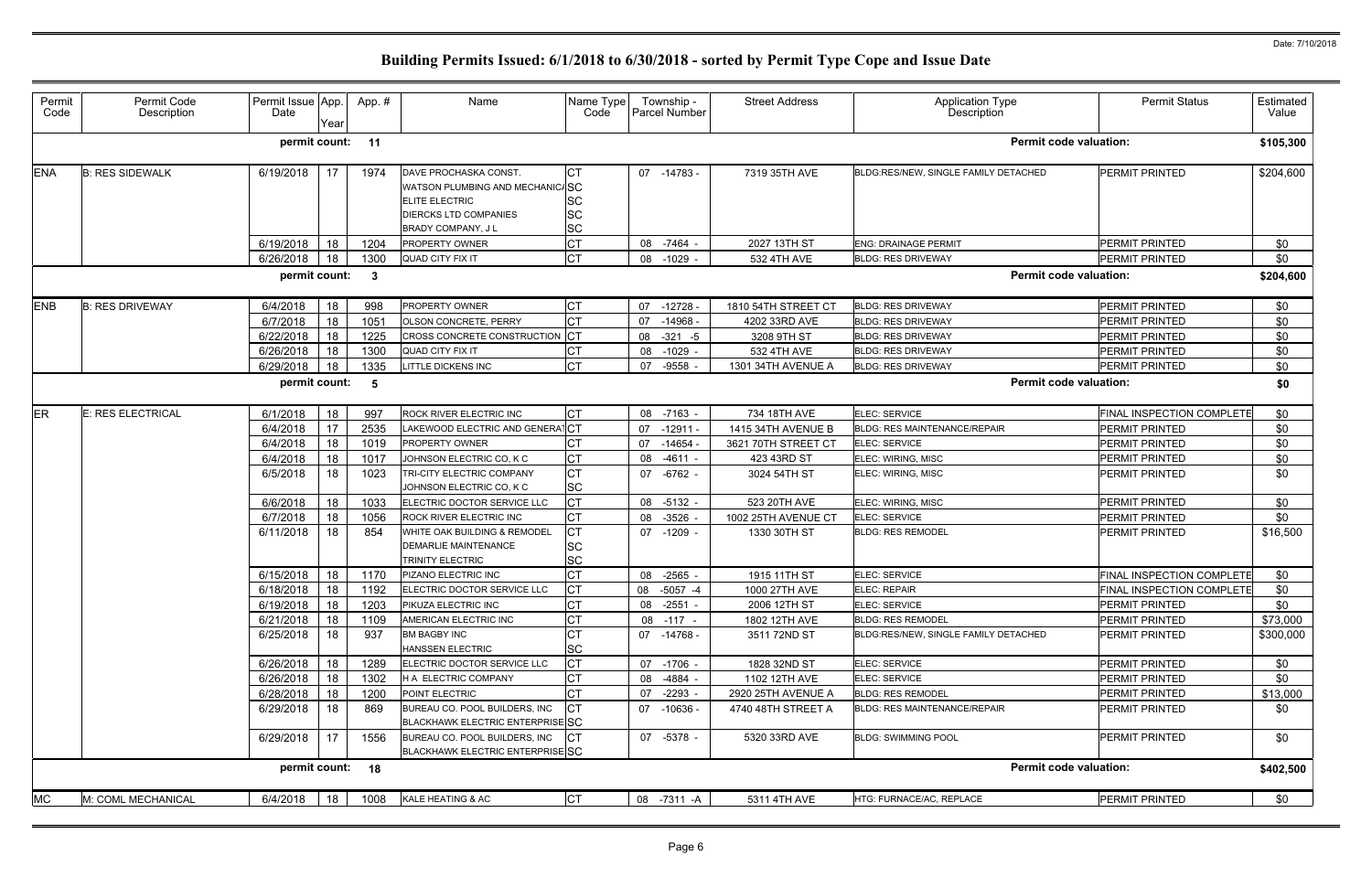| Permit<br>Code | Permit Code<br>Description | Permit Issue App.<br>Date | Year | App.# | Name                                            | Name Type<br>Code |    | Township -<br>Parcel Number | <b>Street Address</b> | <b>Application Type</b><br>Description                   | <b>Permit Status</b>  | Estimated<br>Value |
|----------------|----------------------------|---------------------------|------|-------|-------------------------------------------------|-------------------|----|-----------------------------|-----------------------|----------------------------------------------------------|-----------------------|--------------------|
| <b>MC</b>      | M: COML MECHANICAL         | 6/13/2018                 | 18   | 1143  | DOUG'S HEATING & AIR COND                       | CТ                | 08 | $-5525 -$                   | 1419 5TH AVE          | HTG: OTHER, INSTALL/REPLACE                              | PERMIT PRINTED        | \$0                |
|                |                            | 6/18/2018                 | 18   | 1178  | BRADY COMPANY, J L                              | СT                | 07 | $-14973$                    | 840 35TH AVENUE PL    | <b>HTG: AIR CONDITIONING. REPLACE</b>                    | PERMIT PRINTED        | \$0                |
|                |                            | 6/18/2018                 | 18   | 1184  | <b>GABRILSON HEATING &amp; AC</b>               | СT                | 07 | $-8164 -$                   | 2500 41ST ST          | HTG: FURNACE/AC, REPLACE                                 | PERMIT PRINTED        | \$0                |
|                |                            | 6/19/2018                 | 18   | 1195  | <b>HORNBUCKLE HEATING &amp; AC</b>              | <b>CT</b>         | 07 | $-15101$                    | 3900 28TH AVENUE DR   | HTG: OTHER, INSTALL/REPLACE                              | PERMIT PRINTED        | \$0                |
|                |                            | 6/28/2018                 | 18   | 1214  | <b>ESTES CONSTRUCTION</b>                       | <b>CT</b>         |    | 08 -5418 -                  | 1601 RIVER DR         | <b>BLDG: RES REMODEL</b>                                 | PERMIT PRINTED        | \$144,013          |
|                |                            |                           |      |       | NORTHWEST MECHANICAL                            | SC                |    |                             |                       |                                                          |                       |                    |
|                |                            |                           |      |       | NORTHWEST MECHANICAL                            | SC                |    |                             |                       |                                                          |                       |                    |
|                |                            | 6/29/2018                 | 18   | 1331  | CBC PLUMBING HEATING & AIR LLC                  | $ _{\rm CT}$      |    | 08 -360 -                   | 1800 7TH AVE          | HTG: FURNACE/AC, NEW                                     | PERMIT PRINTED        | \$0                |
|                |                            | permit count:             |      | - 7   |                                                 |                   |    |                             |                       | <b>Permit code valuation:</b>                            |                       | \$144,013          |
| <b>MR</b>      | M: RES MECHANICAL          | 6/4/2018                  | 18   | 1013  | <b>CRAWFORD HEATING &amp; COOLING</b>           | <b>CT</b>         |    | $07 - 11607$                | 3419 36TH STREET A    | HTG: AIR CONDITIONING, REPLACE                           | PERMIT PRINTED        | \$0                |
|                |                            | 6/4/2018                  | 18   | 1009  | KALE HEATING & AC                               | <b>CT</b>         | 07 | $-1169$ -                   | 2921 16TH AVE         | HTG: FURNACE/AC, REPLACE                                 | <b>PERMIT PRINTED</b> | \$0                |
|                |                            | 6/4/2018                  | 18   | 1016  | BRADY COMPANY, J L                              | <b>CT</b>         | 08 | $-2073 -$                   | 630 25TH ST           | HTG: FURNACE/AC, REPLACE                                 | <b>PERMIT PRINTED</b> | \$0                |
|                |                            | 6/4/2018                  | 18   | 1012  | WATSON PLUMBING AND MECHANIC/CT                 |                   | 08 | $-3404 - 50$                | 1915 4TH ST           | HTG: AIR CONDITIONING, REPLACE                           | PERMIT PRINTED        | \$0                |
|                |                            | 6/4/2018                  | 18   | 1015  | CRAWFORD HEATING & COOLING                      | СT                | 08 | $-3543 -$                   | 2517 12TH ST          | HTG: AIR CONDITIONING, REPLACE                           | PERMIT PRINTED        | \$0                |
|                |                            | 6/4/2018                  | 18   | 1014  | CRAWFORD HEATING & COOLING                      | СT                | 08 | $-9285 - 3$                 | 3022 3RD ST           | HTG: AIR CONDITIONING, REPLACE                           | PERMIT PRINTED        | \$0                |
|                |                            | 6/5/2018                  | 18   | 831   | TAYMAK CONSTRUCTION                             | СT                | 07 | $-2806 -$                   | 3418 8TH ST           | <b>BLDG: RES REMODEL</b>                                 | PERMIT PRINTED        | \$45,700           |
|                |                            |                           |      |       | <b>ERICKSON PLUMBING</b>                        | <b>SC</b>         |    |                             |                       |                                                          |                       |                    |
|                |                            |                           |      |       | ADVANTAGE ELCTRL SERVICES INC                   | <b>SC</b>         |    |                             |                       |                                                          |                       |                    |
|                |                            |                           |      |       | <b>BITLER HEATING</b>                           | <b>SC</b>         |    |                             |                       |                                                          |                       |                    |
|                |                            | 6/7/2018                  | 18   | 1058  | <b>CRAWFORD HEATING &amp; COOLING</b>           | СT                |    | 07 -104 -                   | 3030 13TH AVE         | HTG: FURNACE/AC, REPLACE                                 | PERMIT PRINTED        | \$0                |
|                |                            | 6/7/2018                  | 18   | 1057  | <b>FREED HEATING &amp; AC</b>                   | <b>CT</b>         |    | 07 -11427 -                 | 5711 34TH AVE         | HTG: AIR CONDITIONING, REPLACE                           | PERMIT PRINTED        | \$0                |
|                |                            | 6/7/2018                  | 18   | 540   | HAZELWOOD HOMES INC                             | <b>CT</b>         |    | 07 -14957 -                 | 4201 33RD AVE         | BLDG:RES/NEW, SINGLE FAMILY ATTD (TOWNHOUSE)             | <b>PERMIT PRINTED</b> | \$250,000          |
|                |                            |                           |      |       | DEMARLIE MAINTENANCE<br>VANOPDORP ELECTRIC INC. | <b>SC</b><br>SC   |    |                             |                       |                                                          |                       |                    |
|                |                            |                           |      |       | <b>SCHEBLER COMPANY</b>                         | <b>SC</b>         |    |                             |                       |                                                          |                       |                    |
|                |                            | 6/7/2018                  | 18   | 541   | HAZELWOOD HOMES INC                             | <b>CT</b>         |    | 07 -14958 -                 | 4203 33RD AVE         | BLDG:RES/NEW, SINGLE FAMILY ATTD (TOWNHOUSE)             | <b>PERMIT PRINTED</b> | \$250,000          |
|                |                            |                           |      |       | <b>DEMARLIE MAINTENANCE</b>                     | SC                |    |                             |                       |                                                          |                       |                    |
|                |                            |                           |      |       | VANOPDORP ELECTRIC INC.                         | SC                |    |                             |                       |                                                          |                       |                    |
|                |                            |                           |      |       | <b>SCHEBLER COMPANY</b>                         | <b>SC</b>         |    |                             |                       |                                                          |                       |                    |
|                |                            | 6/7/2018                  | 18   | 1047  | <b>FREED HEATING &amp; AC</b>                   | <b>CT</b>         |    | 07 -8076 -                  | 2710 35TH ST          | HTG: FURNACE/AC, REPLACE                                 | <b>PERMIT PRINTED</b> | \$0                |
|                |                            | 6/12/2018                 | 18   |       | 1112 KALE HEATING & AC                          | <b>CT</b>         |    | $07 - 12101 -$              | 3509 56TH STREET PL   | HTG: FURNACE/AC, REPLACE                                 | PERMIT PRINTED        | \$0                |
|                |                            | 6/12/2018                 | 18   | 1115  | BRADY COMPANY, J L                              |                   | 07 | -12478 -                    | 5208 14TH AVENUE CT   | HTG: AIR CONDITIONING, REPLACE                           | PERMIT PRINTED        | \$0                |
|                |                            | 6/12/2018                 | 18   | 1113  | FAMILY HEATING & COOLING                        | СT                |    | 07 -14134 -                 | 4026 32ND AVE         | HTG: FURNACE/AC, REPLACE                                 | PERMIT PRINTED        | \$0                |
|                |                            | 6/12/2018                 | 18   | 1117  | <b>BRADY COMPANY, JL</b>                        | СT                |    | 07 -6574 -                  | 3701 13TH AVE         | HTG: AIR CONDITIONING, REPLACE                           | PERMIT PRINTED        | \$0                |
|                |                            | 6/12/2018                 | 18   | 1125  | CBC PLUMBING HEATING & AIR LLC                  | СT                | 08 | -7932 -                     | 2019 15TH ST          | HTG: AIR CONDITIONING, REPLACE                           | PERMIT PRINTED        | \$0                |
|                |                            | 6/12/2018                 | 18   | 1114  | PRECISION AIR HTG & AC INC                      | <b>CT</b>         |    | 08 -8751 -                  | 909 32ND AVENUE A     | HTG: FURNACE/AC, REPLACE                                 | PERMIT PRINTED        | \$0                |
|                |                            | 6/14/2018                 | 18   | 1160  | KALE HEATING & AC                               | CТ                |    | 07 -10180 -                 | 4623 50TH ST          | HTG: FURNACE/AC, REPLACE                                 | <b>PERMIT PRINTED</b> | \$0                |
|                |                            | 6/14/2018                 | 18   | 1166  | TOTAL MAINTENANCE INC                           | CТ                |    | $07 - 11211 -$              | 4907 52ND AVE         | HTG: AIR CONDITIONING, REPLACE                           | PERMIT PRINTED        | \$0                |
|                |                            | 6/14/2018                 | 18   | 1164  | TOTAL MAINTENANCE INC                           | СT                |    | 07 -14702 -                 | 3714 72ND STREET CT   | HTG: AIR CONDITIONING, REPLACE                           | PERMIT PRINTED        | \$0                |
|                |                            | 6/14/2018                 | 18   | 1155  | FREED HEATING & AC                              | СT                |    | 07 -1607 -                  | 1627 31ST STREET A    | HTG: AIR CONDITIONING, REPLACE                           | <b>PERMIT PRINTED</b> | \$0                |
|                |                            | 6/14/2018                 | 18   | 1156  | <b>FREED HEATING &amp; AC</b>                   | СT                |    | 07 -570 -                   | 1804 36TH ST          | HTG: AIR CONDITIONING, REPLACE                           | PERMIT PRINTED        | \$0                |
|                |                            | 6/14/2018                 | 18   | 1159  | <b>SCHEBLER COMPANY</b>                         | СT                | 07 | -6363 -                     | 1009 41ST ST          | HTG: AIR CONDITIONING, REPLACE                           | PERMIT PRINTED        | \$0                |
|                |                            | 6/14/2018                 | 18   | 1157  | <b>FREED HEATING &amp; AC</b>                   |                   | 07 | -7655 -                     |                       | 2500 AVENUE OF THE CITIES HTG: AIR CONDITIONING, REPLACE | PERMIT PRINTED        | \$0                |
|                |                            | 6/14/2018                 | 18   | 1168  | TOTAL MAINTENANCE INC                           | CТ                | 08 | -4137 -4                    | 2616 7TH ST           | HTG: AIR CONDITIONING, REPLACE                           | PERMIT PRINTED        | \$0                |
|                |                            | 6/14/2018                 | 18   | 1163  | TOTAL MAINTENANCE INC                           | <b>CT</b>         |    | 08 -4363 -                  | 1301 15TH STREET A    | HTG: AIR CONDITIONING, REPLACE                           | <b>PERMIT PRINTED</b> | \$0                |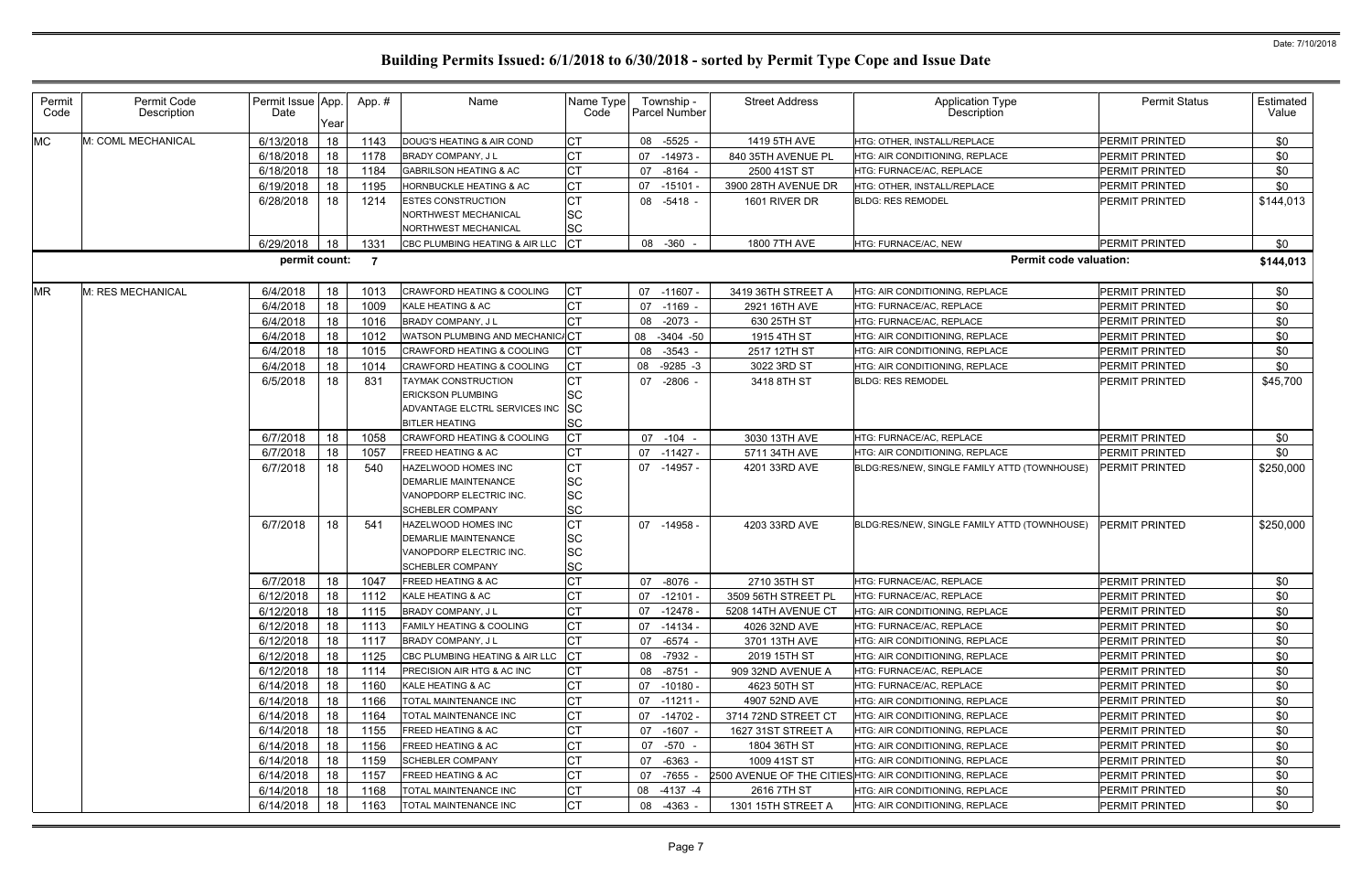| Permit<br>Code   | Permit Code<br>Description   | Permit Issue App.<br>Date | Year | App.# | Name                                                                                                              | Name Type<br>Code                         | Township -<br>Parcel Number | <b>Street Address</b> | <b>Application Type</b><br><b>Description</b>            | <b>Permit Status</b>                | Estimated<br>Value |
|------------------|------------------------------|---------------------------|------|-------|-------------------------------------------------------------------------------------------------------------------|-------------------------------------------|-----------------------------|-----------------------|----------------------------------------------------------|-------------------------------------|--------------------|
| <b>MR</b>        | M: RES MECHANICAL            | 6/14/2018                 | 18   | 1158  | <b>FREED HEATING &amp; AC</b>                                                                                     | CТ                                        | 08<br>-4468 -               | 338 15TH AVE          | HTG: AIR CONDITIONING, REPLACE                           | PERMIT PRINTED                      | \$0                |
|                  |                              | 6/14/2018                 | 18   | 1165  | TOTAL MAINTENANCE INC                                                                                             | СT                                        | 08<br>-9099 -               | 721 24TH AVENUE CT    | HTG: AIR CONDITIONING, REPLACE                           | PERMIT PRINTED                      | \$0                |
|                  |                              | 6/18/2018                 | 18   | 1189  | KALE HEATING & AC                                                                                                 | <b>CT</b>                                 | $-10234$<br>07              | 1911 48TH STREET PL   | HTG: AIR CONDITIONING, REPLACE                           | PERMIT PRINTED                      | \$0                |
|                  |                              | 6/18/2018                 | 18   | 1187  | KALE HEATING & AC                                                                                                 | СT                                        | 07<br>-11443                | 2645 44TH STREET CT   | HTG: AIR CONDITIONING, REPLACE                           | PERMIT PRINTED                      | \$0                |
|                  |                              | 6/18/2018                 | 18   | 1190  | <b>BRADY COMPANY, JL</b>                                                                                          | <b>CT</b>                                 | 07<br>$-11583 -$            | 5525 34TH AVE         | HTG: AIR CONDITIONING, REPLACE                           | PERMIT PRINTED                      | \$0                |
|                  |                              | 6/18/2018                 | 18   | 1186  | WATSON PLUMBING AND MECHANIC/CT                                                                                   |                                           | $-13952 -$<br>07            | 5000 35TH AVE         | HTG: FURNACE/AC, REPLACE                                 | PERMIT PRINTED                      | \$0                |
|                  |                              | 6/18/2018                 | 18   | 1185  | <b>GABRILSON HEATING &amp; AC</b>                                                                                 | СT                                        | 07 -598                     | 1701 35TH ST          | HTG: FURNACE/AC, REPLACE                                 | PERMIT PRINTED                      | \$0                |
|                  |                              | 6/18/2018                 | 18   | 1179  | <b>CRAWFORD HEATING &amp; COOLING</b>                                                                             | СT                                        | $-5291 - A$<br>08           | 732 3RD ST            | HTG: AIR CONDITIONING, REPLACE                           | PERMIT PRINTED                      | \$0                |
|                  |                              | 6/18/2018                 | 18   | 1180  | <b>SCHEBLER COMPANY</b>                                                                                           | СT                                        | 08<br>$-9048 -2$            | 3366 PARK 16TH ST     | HTG: FURNACE/AC, REPLACE                                 | <b>PERMIT PRINTED</b>               | \$0                |
|                  |                              | 6/18/2018                 | 18   | 1188  | KALE HEATING & AC                                                                                                 | СT                                        | 08<br>$-9105 -$             | 320 26TH AVENUE CT    | HTG: AIR CONDITIONING, REPLACE                           | PERMIT PRINTED                      | \$0                |
|                  |                              | 6/21/2018                 | 18   | 1223  | TOTAL MAINTENANCE INC                                                                                             | C1                                        | 07<br>-13977 -              | 3804 37TH AVE         | HTG: AIR CONDITIONING, REPLACE                           | PERMIT PRINTED                      | \$0                |
|                  |                              | 6/22/2018                 | 18   | 1232  | FREED HEATING & AC                                                                                                | <b>CT</b>                                 | 07<br>$-14067$ -            | 3026 45TH ST          | HTG: BOILER/FURNACE, REPLACE                             | PERMIT PRINTED                      | \$0                |
|                  |                              | 6/22/2018                 | 18   | 1226  | CBC PLUMBING HEATING & AIR LLC                                                                                    | <b>CT</b>                                 | 08<br>$-2535 -$             | 2003 13TH ST          | HTG: FURNACE/AC, REPLACE                                 | PERMIT PRINTED                      | \$0                |
|                  |                              | 6/22/2018                 | 18   | 1230  | <b>FREED HEATING &amp; AC</b>                                                                                     | СT                                        | 08<br>-7433 -               | 2105 12TH ST          | HTG: AIR CONDITIONING, REPLACE                           | PERMIT PRINTED                      | \$0                |
|                  |                              | 6/22/2018                 | 18   | 1231  | FREED HEATING & AC                                                                                                | СT                                        | -7537 -<br>08               | 2125 15TH STREET A    | HTG: FURNACE/AC, REPLACE                                 | PERMIT PRINTED                      | \$0                |
|                  |                              | 6/25/2018                 | 18   | 1284  | KALE HEATING & AC                                                                                                 | CТ                                        | $-10084$<br>07              | 5005 44TH AVE         | HTG: AIR CONDITIONING, REPLACE                           | PERMIT PRINTED                      | \$0                |
|                  |                              | 6/25/2018                 | 18   | 1285  | JK PLUMBING AND HEATING LLC<br>KALE HEATING & AC                                                                  | CT<br><b>CT</b>                           | 08<br>-7496 -               | 2105 14TH ST          | HTG: AIR CONDITIONING, REPLACE                           | <b>FINAL INSPECTION COMPLETE</b>    | \$0                |
|                  |                              | 6/25/2018                 | 18   | 1287  | BRADY COMPANY, J L                                                                                                | СT                                        | $-8772 -$<br>08             | 1134 33RD STREET CT   | HTG: BOILER/FURNACE, REPLACE                             | <b>PERMIT PRINTED</b>               | \$0                |
|                  |                              | 6/28/2018                 | 18   | 1322  | <b>SCHEBLER COMPANY</b>                                                                                           | СT                                        | 07<br>$-13608 - 6$          | 3748 53RD ST          | HTG: AIR CONDITIONING, REPLACE                           | PERMIT PRINTED                      | \$0                |
|                  |                              | 6/29/2018                 | 18   | 1333  | TOTAL MAINTENANCE INC                                                                                             | СT                                        | $-10693 -$<br>07            | 4910 49TH AVE         | HTG: FURNACE/AC, REPLACE                                 | PERMIT PRINTED                      | \$0                |
|                  |                              | 6/29/2018                 | 18   | 1332  | KALE HEATING & AC                                                                                                 | <b>CT</b>                                 | $-13847$<br>07              | 3723 77TH STREET CT   | HTG: FURNACE/AC, REPLACE                                 | PERMIT PRINTED                      | \$0                |
|                  |                              | permit count:             |      | 48    |                                                                                                                   |                                           |                             |                       | <b>Permit code valuation:</b>                            |                                     | \$545,700          |
| <b>PBWV</b>      | P: RES BACKWATER VALVE       | 6/5/2018                  | 18   | 1026  | <b>ERICKSON PLUMBING</b>                                                                                          | <b>I</b> CT                               | 07 -9458                    | 1408 48TH STREET PL   | PLBG: BACKWATER VALVE INSTALLATION                       | <b>FINAL INSPECTION COMPLETE</b>    | \$0                |
|                  |                              | permit count:             |      |       |                                                                                                                   |                                           |                             |                       | <b>Permit code valuation:</b>                            |                                     | \$0                |
| <b>PC</b>        | P: COML PLUMBING             | 6/5/2018                  | 18   | 1027  | <b>ERICKSON PLUMBING</b>                                                                                          | СT                                        | 07<br>$-13316 -$            | 1800 36TH AVE         | PLBG: SEWER REPAIR                                       | FINAL INSPECTION COMPLETE           | \$0                |
|                  |                              | 6/6/2018                  | 18   | 1045  | <b>QUAD CITY PLUMBING</b>                                                                                         | <b>CT</b>                                 | $-4932 -$<br>07             |                       | 4512 AVENUE OF THE CITIES PLBG: INSTALLATION, COMMERCIAL | <b>FINAL INSPECTION COMPLETE</b>    | \$0                |
|                  |                              | 6/7/2018                  | 18   | 1052  | <b>CRAWFORD COMPANY</b>                                                                                           | СT                                        | -4380<br>08                 | 1616 5TH AVE          | PLBG: INSTALLATION, COMMERCIAL                           | PERMIT PRINTED                      | \$0                |
|                  |                              | 6/7/2018                  | 18   | 1059  | HOMETOWN PLUMBING AND HEATINGCT                                                                                   |                                           | 08 -5739 -                  | 1404 6TH AVE          | PLBG: SEWER REPAIR                                       | <b>FINAL INSPECTION COMPLETE</b>    | \$0                |
|                  |                              | 6/21/2018                 | 18   | 183   | HODGE CONSTRUCTION CO INC<br>CRAWFORD HEATING & COOLING<br>LIGHTING MAINTENANCE INC<br>CRAWFORD HEATING & COOLING | <b>CT</b><br>SC<br><b>SC</b><br><b>SC</b> | 07 -14028 -                 | 615 VALLEY VIEW DR    | <b>BLDG: COML REMODEL</b>                                | FINAL INSPECTION COMPLETE \$178,000 |                    |
|                  |                              | 6/21/2018                 | 18   | 1216  | HOMETOWN PLUMBING AND HEATING CT                                                                                  |                                           | -3450 -A<br>08              | 1623 15TH ST          | PLBG: INSTALLATION, COMMERCIAL                           | PERMIT PRINTED                      | \$0                |
|                  |                              | 6/28/2018                 | 18   | 1214  | <b>ESTES CONSTRUCTION</b>                                                                                         | СT                                        | 08 -5418 -                  | 1601 RIVER DR         | <b>BLDG: RES REMODEL</b>                                 | <b>PERMIT PRINTED</b>               | \$144,013          |
|                  |                              |                           |      |       | NORTHWEST MECHANICAL<br>NORTHWEST MECHANICAL                                                                      | SC<br><b>SC</b>                           |                             |                       |                                                          |                                     |                    |
|                  |                              | permit count: 7           |      |       |                                                                                                                   |                                           |                             |                       | <b>Permit code valuation:</b>                            |                                     | \$322,013          |
| PCR <sub>6</sub> | P: RES GAS MTR RECONCT (6 MC | 6/4/2018                  | 18   | 1007  | <b>DEMARLIE MAINTENANCE</b>                                                                                       | <b>CT</b>                                 | 08 -2822 -                  | 4100 RIVER DR         | PLBG: GAS MTR RECONNECT AFTER 6 MONTHS                   | PERMIT PRINTED                      | \$0                |
|                  |                              | 6/11/2018                 | 18   | 1106  | <b>FIERS PLUMBING</b>                                                                                             | <b>CT</b>                                 | $-6251 -$<br>08             | 4520 4TH AVE          | PLBG: GAS MTR RECONNECT AFTER 6 MONTHS                   | PERMIT PRINTED                      | \$0                |
|                  |                              | permit count: 2           |      |       |                                                                                                                   |                                           |                             |                       | <b>Permit code valuation:</b>                            |                                     | \$0                |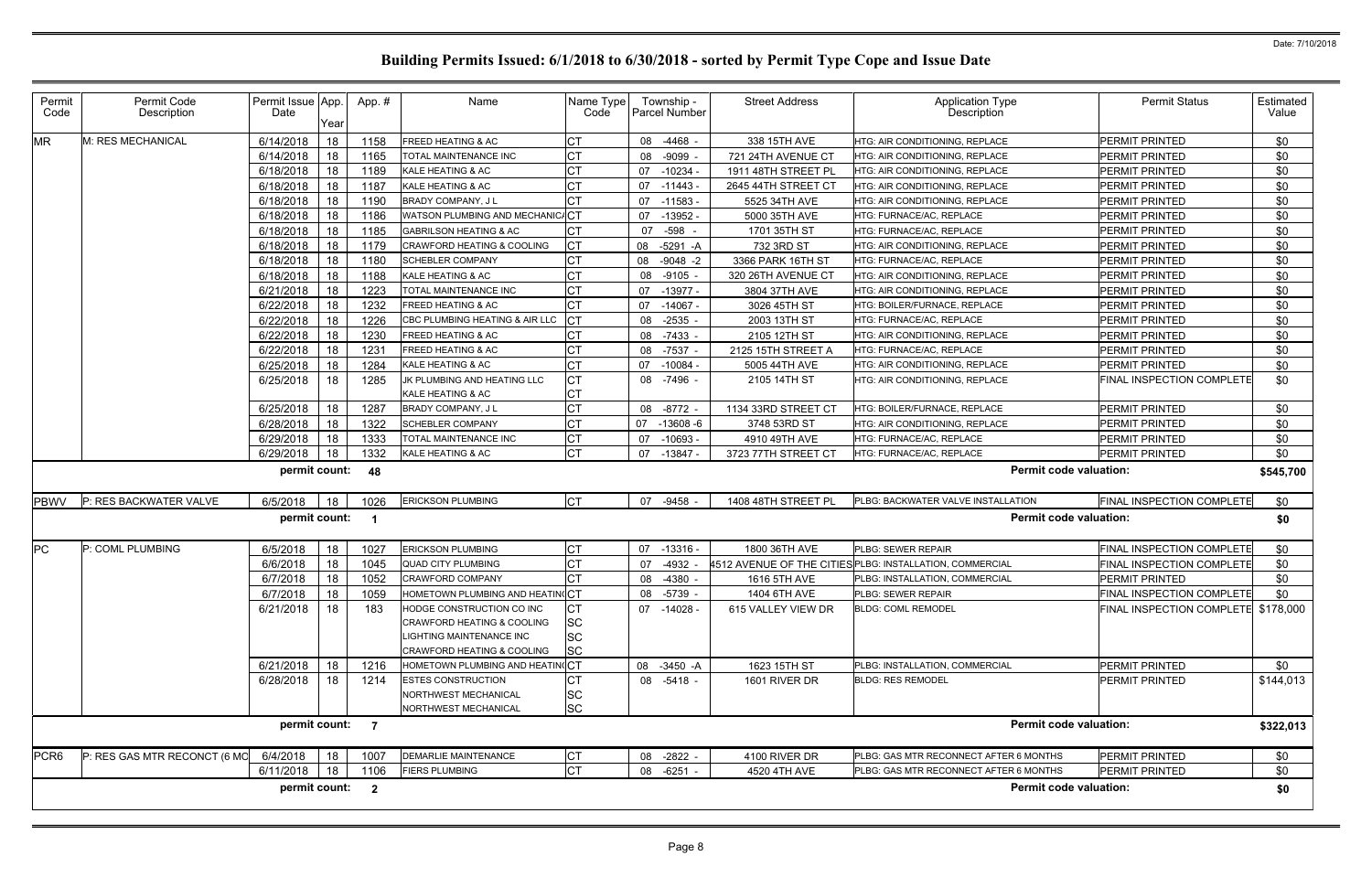| Permit<br>Code | Permit Code<br>Description  | Permit Issue App.<br>Date | Year | App.# | Name                              | Name Type<br>Code | Township -<br>Parcel Number | <b>Street Address</b> | <b>Application Type</b><br><b>Description</b> | <b>Permit Status</b>             | Estimated<br>Value |
|----------------|-----------------------------|---------------------------|------|-------|-----------------------------------|-------------------|-----------------------------|-----------------------|-----------------------------------------------|----------------------------------|--------------------|
| <b>PCWH</b>    | P: COML WATER HEATER        | 6/19/2018                 | 18   | 1194  | <b>BLONDELL PLUMBING SERVICES</b> | <b>CT</b>         | $-13750 -$<br>07            | 609 35TH AVE          | PLBG: WATER HEATER                            | <b>PERMIT PRINTED</b>            | \$0                |
|                |                             | permit count:             |      |       |                                   |                   |                             |                       | <b>Permit code valuation:</b>                 |                                  | \$0                |
| <b>PCWS</b>    | P: CITY WATER/SEWER         | 6/11/2018                 | 18   | 1104  | <b>CRAWFORD COMPANY</b>           | <b>CT</b>         | $-2562 -$<br>08             | 1903 11TH ST          | PLBG: WATER SERVICE REPAIR                    | PERMIT PRINTED                   | \$0                |
|                |                             | 6/11/2018                 | 18   | 1103  | <b>CRAWFORD COMPANY</b>           | <b>CT</b>         | $-2563 -$<br>08             | 1907 11TH ST          | PLBG: WATER SERVICE REPAIR                    | PERMIT PRINTED                   | \$0                |
|                |                             | 6/11/2018                 | 18   | 1092  | <b>CRAWFORD COMPANY</b>           | <b>CT</b>         | 08<br>$-2564$               | 1911 11TH ST          | PLBG: WATER SERVICE REPAIR                    | PERMIT PRINTED                   | \$0                |
|                |                             | 6/11/2018                 | 18   | 1091  | <b>CRAWFORD COMPANY</b>           | <b>CT</b>         | 08<br>-2565                 | 1915 11TH ST          | PLBG: WATER SERVICE REPAIR                    | PERMIT PRINTED                   | \$0                |
|                |                             | 6/11/2018                 | 18   | 1090  | <b>CRAWFORD COMPANY</b>           | <b>CT</b>         | 08<br>$-2566$               | 1919 11TH ST          | PLBG: WATER SERVICE REPAIR                    | PERMIT PRINTED                   | \$0                |
|                |                             | 6/11/2018                 | 18   | 1089  | <b>CRAWFORD COMPANY</b>           | <b>CT</b>         | $-2567$<br>08               | 1923 11TH ST          | PLBG: WATER SERVICE REPAIR                    | PERMIT PRINTED                   | \$0                |
|                |                             | 6/11/2018                 | 18   | 1088  | <b>CRAWFORD COMPANY</b>           | <b>CT</b>         | $-2568$<br>08               | 1927 11TH ST          | PLBG: WATER SERVICE REPAIR                    | PERMIT PRINTED                   | \$0                |
|                |                             | 6/11/2018                 | 18   | 1087  | <b>CRAWFORD COMPANY</b>           | <b>CT</b>         | $-2569$<br>08               | 1939 11TH ST          | PLBG: WATER SERVICE REPAIR                    | PERMIT PRINTED                   | \$0                |
|                |                             | 6/11/2018                 | 18   | 1086  | <b>CRAWFORD COMPANY</b>           | <b>CT</b>         | 08<br>$-2570$               | 2003 11TH ST          | PLBG: WATER SERVICE REPAIR                    | PERMIT PRINTED                   | \$0                |
|                |                             | 6/11/2018                 | 18   | 1097  | CRAWFORD COMPANY                  | <b>CT</b>         | $-2571$<br>08               | 1922 11TH ST          | PLBG: WATER SERVICE REPAIR                    | PERMIT PRINTED                   | \$0                |
|                |                             | 6/11/2018                 | 18   | 1100  | <b>CRAWFORD COMPANY</b>           | <b>CT</b>         | 08<br>$-2572 -$             | 1918 11TH ST          | PLBG: WATER SERVICE REPAIR                    | PERMIT PRINTED                   | \$0                |
|                |                             | 6/11/2018                 | 18   | 1101  | <b>CRAWFORD COMPANY</b>           | <b>CT</b>         | 08<br>$-2573$               | 1914 11TH ST          | PLBG: WATER SERVICE REPAIR                    | PERMIT PRINTED                   | \$0                |
|                |                             | 6/11/2018                 | 18   | 1102  | <b>CRAWFORD COMPANY</b>           | <b>CT</b>         | $-2574$<br>08               | 1910 11TH ST          | PLBG: WATER SERVICE REPAIR                    | PERMIT PRINTED                   | \$0                |
|                |                             | 6/11/2018                 | 18   | 1105  | <b>CRAWFORD COMPANY</b>           | <b>CT</b>         | 08<br>$-2575$               | 1906 11TH ST          | PLBG: WATER SERVICE REPAIR                    | PERMIT PRINTED                   | \$0                |
|                |                             | 6/11/2018                 | 18   | 1067  | CRAWFORD COMPANY                  | <b>CT</b>         | $-2576$<br>08               | 1106 19TH AVE         | PLBG: WATER SERVICE REPAIR                    | PERMIT PRINTED                   | \$0                |
|                |                             | 6/11/2018                 | 18   | 1070  | <b>CRAWFORD COMPANY</b>           | СT                | 08 -7404                    | 2131 11TH ST          | PLBG: WATER SERVICE REPAIR                    | PERMIT PRINTED                   | \$0                |
|                |                             | 6/11/2018                 | 18   | 1071  | CRAWFORD COMPANY                  | <b>CT</b>         | 08<br>$-7406$               | 2134 11TH ST          | PLBG: WATER SERVICE REPAIR                    | PERMIT PRINTED                   | \$0                |
|                |                             | 6/11/2018                 | 18   | 1069  | <b>CRAWFORD COMPANY</b>           | <b>CT</b>         | 08<br>-7406 -A              | 1101 23RD AVE         | PLBG: WATER SERVICE REPAIR                    | PERMIT PRINTED                   | \$0                |
|                |                             | 6/11/2018                 | 18   | 1072  | <b>CRAWFORD COMPANY</b>           | <b>CT</b>         | 08<br>$-7407 -$             | 2128 11TH ST          | PLBG: WATER SERVICE REPAIR                    | PERMIT PRINTED                   | \$0                |
|                |                             | 6/11/2018                 | 18   | 1073  | <b>CRAWFORD COMPANY</b>           | <b>CT</b>         | 08<br>$-7408 -$             | 2124 11TH ST          | PLBG: WATER SERVICE REPAIR                    | PERMIT PRINTED                   | \$0                |
|                |                             | 6/11/2018                 | 18   | 1074  | <b>CRAWFORD COMPANY</b>           | <b>CT</b>         | 08 -7410 -                  | 2114 11TH ST          | PLBG: WATER SERVICE REPAIR                    | PERMIT PRINTED                   | \$0                |
|                |                             | 6/11/2018                 | 18   | 1075  | <b>CRAWFORD COMPANY</b>           | <b>CT</b>         | 08<br>$-7411$               | 2112 11TH ST          | PLBG: WATER SERVICE REPAIR                    | PERMIT PRINTED                   | \$0                |
|                |                             | 6/11/2018                 | 18   | 1077  | <b>CRAWFORD COMPANY</b>           | <b>CT</b>         | 08<br>$-7413$               | 2104 11TH ST          | PLBG: WATER SERVICE REPAIR                    | PERMIT PRINTED                   | \$0                |
|                |                             | 6/11/2018                 | 18   | 1068  | CRAWFORD COMPANY                  | <b>CT</b>         | 08<br>$-7414$               | 1111 21ST AVE         | PLBG: WATER SERVICE REPAIR                    | PERMIT PRINTED                   | \$0                |
|                |                             | 6/11/2018                 | 18   | 1078  | <b>CRAWFORD COMPANY</b>           | <b>CT</b>         | 08 -7415 -                  | 2040 11TH ST          | PLBG: WATER SERVICE REPAIR                    | PERMIT PRINTED                   | \$0                |
|                |                             | 6/11/2018                 | 18   | 1079  | <b>CRAWFORD COMPANY</b>           | <b>CT</b>         | $-7416 -$<br>08             | 2036 11TH ST          | PLBG: WATER SERVICE REPAIR                    | PERMIT PRINTED                   | \$0                |
|                |                             | 6/11/2018                 | 18   | 1080  | <b>CRAWFORD COMPANY</b>           | <b>CT</b>         | 08 -7417 -                  | 2032 11TH ST          | PLBG: WATER SERVICE REPAIR                    | PERMIT PRINTED                   | \$0                |
|                |                             | $6/11/2018$ 18            |      | 1081  | CRAWFORD COMPANY                  | <b>CT</b>         | 08 -7418 -                  | 2028 11TH ST          | PLBG: WATER SERVICE REPAIR                    | PERMIT PRINTED                   | \$0                |
|                |                             | 6/11/2018                 | 18   | 1082  | <b>CRAWFORD COMPANY</b>           | Iст               | 08 -7419 -                  | 2024 11TH ST          | PLBG: WATER SERVICE REPAIR                    | PERMIT PRINTED                   | \$0                |
|                |                             | 6/11/2018                 | 18   | 1083  | <b>CRAWFORD COMPANY</b>           | <b>CT</b>         | 08 -7420 -                  | 2022 11TH ST          | PLBG: WATER SERVICE REPAIR                    | PERMIT PRINTED                   | \$0                |
|                |                             | 6/11/2018                 | 18   | 1084  | <b>CRAWFORD COMPANY</b>           | <b>CT</b>         | 08 -7421 -                  | 2018 11TH ST          | PLBG: WATER SERVICE REPAIR                    | PERMIT PRINTED                   | \$0                |
|                |                             | 6/11/2018                 | 18   | 1085  | <b>CRAWFORD COMPANY</b>           | <b>CT</b>         | 08 -7422 -                  | 2012 11TH ST          | PLBG: WATER SERVICE REPAIR                    | <b>PERMIT PRINTED</b>            | \$0                |
|                |                             | 6/11/2018                 | 18   | 1096  | <b>CRAWFORD COMPANY</b>           | Iст               | 08 -978 -                   | 1926 11TH ST          | PLBG: WATER SERVICE REPAIR                    | PERMIT PRINTED                   | \$0                |
|                |                             | 6/11/2018                 | 18   | 1095  | CRAWFORD COMPANY                  | <b>CT</b>         | 08 -979 -                   | 1936 11TH ST          | PLBG: WATER SERVICE REPAIR                    | PERMIT PRINTED                   | \$0                |
|                |                             | 6/11/2018                 | 18   | 1094  | <b>CRAWFORD COMPANY</b>           | <b>CT</b>         | 08 -980                     | 1938 11TH ST          | PLBG: WATER SERVICE REPAIR                    | PERMIT PRINTED                   | \$0                |
|                |                             | 6/11/2018                 | 18   | 1093  | CRAWFORD COMPANY                  | <b>CT</b>         | 08 - 981 -                  | 1940 11TH ST          | PLBG: WATER SERVICE REPAIR                    | PERMIT PRINTED                   | \$0                |
|                |                             | permit count: 36          |      |       |                                   |                   |                             |                       | <b>Permit code valuation:</b>                 |                                  | \$0                |
| <b>PDR</b>     | P: RES DISCONNECT SWR/WTR S | 6/4/2018                  | 18   | 1000  | <b>BLONDELL PLUMBING SERVICES</b> | CT                | 08 -409 -                   | 2702 6TH AVE          | PLBG: DISCONNECT WATER & SEWER SERVICE        | <b>FINAL INSPECTION COMPLETE</b> | \$0                |
|                |                             | permit count: 1           |      |       |                                   |                   |                             |                       | <b>Permit code valuation:</b>                 |                                  | \$0                |
| PGR            | P: RES GAS PIPING           | 6/8/2018                  | 18   | 1062  | A+ PLUMBING                       | <b>CT</b>         | 08 -5132 -                  | 523 20TH AVE          | PLBG: GAS PIPING                              | <b>FINAL INSPECTION COMPLETE</b> | \$0                |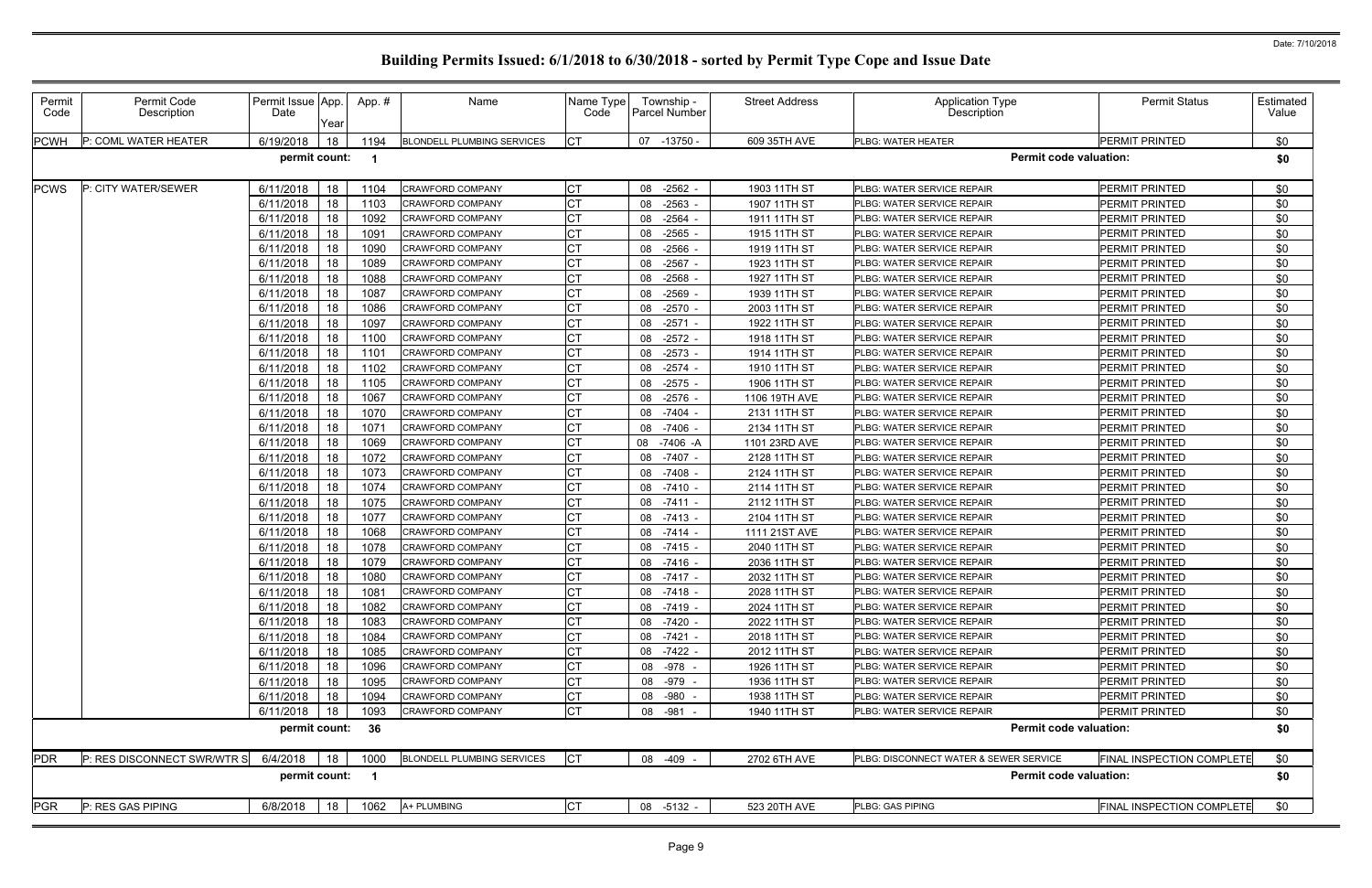| Permit<br>Code | Permit Code<br>Description | Permit Issue App.<br>Date | Year | App.# | Name                              | Name Type<br>Code | Township -<br><b>Parcel Number</b> | <b>Street Address</b> | <b>Application Type</b><br>Description                    | <b>Permit Status</b>             | Estimated<br>Value |
|----------------|----------------------------|---------------------------|------|-------|-----------------------------------|-------------------|------------------------------------|-----------------------|-----------------------------------------------------------|----------------------------------|--------------------|
|                |                            | permit count:             |      |       |                                   |                   |                                    |                       | <b>Permit code valuation:</b>                             |                                  | \$0                |
| PR             | P: RES PLUMBING            | 6/4/2018                  | 18   | 1006  | <b>CJ NOW</b>                     | СT                | 07 -7644                           | 2502 23RD AVENUE CT   | PLBG: WATER SERVICE REPLACEMENT                           | <b>FINAL INSPECTION COMPLETE</b> | \$0                |
|                |                            | 6/4/2018                  | 18   | 579   | DUST-RY REMODELING INC            | <b>CT</b>         | 08 -4611 -                         | 423 43RD ST           | <b>BLDG: RES ADDITION</b>                                 | PERMIT PRINTED                   | \$49,000           |
|                |                            |                           |      |       | <b>ERICKSON PLUMBING</b>          | <b>SC</b>         |                                    |                       |                                                           |                                  |                    |
|                |                            | 6/5/2018                  | 18   | 1021  | ENNY DESANTIAGO PLUMBING          | <b>CT</b>         | 07<br>$-5864 -2$                   | 1834 46TH ST          | PLBG: SEWER REPAIR                                        | FINAL INSPECTION COMPLETE        | \$0                |
|                |                            | 6/6/2018                  | 18   | 1044  | <b>INDLE PLUMBING</b>             |                   | -4323 -<br>08                      | 2417 16TH AVE         | PLBG: WATER SERVICE REPLACEMENT                           | <b>FINAL INSPECTION COMPLETE</b> | \$0                |
|                |                            | 6/8/2018                  | 18   | 1064  | A+ PLUMBING                       | CT                | 07<br>-275                         | 3500 70TH ST          | PLBG: SEWER REPAIR                                        | FINAL INSPECTION COMPLETE        | \$0                |
|                |                            | 6/13/2018                 | 18   | 1144  | HOMETOWN PLUMBING AND HEATIN(CT   |                   | 08<br>$-1433 -$                    | 1931 10TH ST          | <b>PLBG: SEWER REPAIR</b>                                 | FINAL INSPECTION COMPLETE        | \$0                |
|                |                            | 6/19/2018                 | 18   | 1207  | CRAWFORD COMPANY                  |                   | $-3627 -$<br>08                    | 2424 7TH AVE          | PLBG: INSTALLATION, RESIDENTIAL                           | PERMIT PRINTED                   | \$0                |
|                |                            | 6/21/2018                 | 18   | 1215  | INDLE PLUMBING                    |                   | 07<br>-1161 -                      | 2729 16TH AVE         | PLBG: INSTALLATION, RESIDENTIAL                           | PERMIT PRINTED                   | \$0                |
|                |                            | 6/21/2018                 | 18   | 1217  | HOMETOWN PLUMBING AND HEATIN(CT   |                   | 08<br>$-3258$                      | 2513 19TH AVE         | PLBG: SEWER REPAIR                                        | FINAL INSPECTION COMPLETE        | \$0                |
|                |                            | 6/22/2018                 | 18   | 1233  | VORTHWEST MECHANICAL              | <b>CT</b>         | 08<br>-254                         | 1512 28TH AVE         | <b>PLBG: INSTALLATION, RESIDENTIAL</b>                    | FINAL INSPECTION COMPLETE        | \$0                |
|                |                            | 6/25/2018                 | 18   | 1279  | <b>BLONDELL PLUMBING SERVICES</b> | <b>CT</b>         | 07<br>$-12537 -$                   | 1724 46TH ST          | PLBG: SEWER SERVICE REPLACEMENT                           | <b>PERMIT PRINTED</b>            | \$0                |
|                |                            | 6/25/2018                 | 18   | 1281  | <b>BLONDELL PLUMBING SERVICES</b> |                   | 07<br>$-12538 -$                   | 1700 46TH ST          | PLBG: SEWER SERVICE REPLACEMENT                           | <b>PERMIT PRINTED</b>            | \$0                |
|                |                            | 6/25/2018                 | 18   | 1261  | <b>BLONDELL PLUMBING SERVICES</b> |                   | 07<br>$-14352 -$                   | 1900 46TH ST          | PLBG: SEWER SERVICE REPLACEMENT                           | <b>PERMIT PRINTED</b>            | \$0                |
|                |                            | 6/25/2018                 | 18   | 1259  | <b>BLONDELL PLUMBING SERVICES</b> | <b>CT</b>         | $-14353 -$<br>07                   | 1902 46TH ST          | PLBG: SEWER SERVICE REPLACEMENT                           | PERMIT PRINTED                   | \$0                |
|                |                            | 6/25/2018                 | 18   | 1283  | HOMETOWN PLUMBING AND HEATINGCT   |                   | 07<br>$-1691 -$                    | 1932 32ND ST          | PLBG: SEWER REPAIR                                        | FINAL INSPECTION COMPLETE        | \$0                |
|                |                            | 6/25/2018                 | 18   | 1251  | <b>BLONDELL PLUMBING SERVICES</b> |                   | $-5792$<br>07                      |                       | 4545 AVENUE OF THE CITIES PLBG: WATER SERVICE REPLACEMENT | PERMIT PRINTED                   | \$0                |
|                |                            | 6/25/2018                 | 18   | 1250  | <b>BLONDELL PLUMBING SERVICES</b> | <b>CT</b>         | $-5810 -$<br>07                    | 4521 22ND AVE         | PLBG: WATER SERVICE REPLACEMENT                           | <b>PERMIT PRINTED</b>            | \$0                |
|                |                            | 6/25/2018                 | 18   | 1242  | <b>BLONDELL PLUMBING SERVICES</b> | <b>CT</b>         | 07<br>$-5811 -$                    | 2113 46TH ST          | PLBG: WATER SERVICE REPLACEMENT                           | <b>PERMIT PRINTED</b>            | \$0                |
|                |                            | 6/25/2018                 | 18   | 1249  | <b>BLONDELL PLUMBING SERVICES</b> | <b>CT</b>         | $-5827 -$<br>07                    | 4517 21ST AVE         | PLBG: WATER SERVICE REPLACEMENT                           | <b>PERMIT PRINTED</b>            | \$0                |
|                |                            | 6/25/2018                 | 18   | 1252  | <b>BLONDELL PLUMBING SERVICES</b> | СT                | $-5830 -$<br>07                    |                       | 4625 AVENUE OF THE CITIES PLBG: WATER SERVICE REPLACEMENT | <b>PERMIT PRINTED</b>            | \$0                |
|                |                            | 6/25/2018                 | 18   | 1234  | <b>BLONDELL PLUMBING SERVICES</b> | СT                | 07<br>$-5831$                      | 2206 46TH ST          | PLBG: SEWER SERVICE REPLACEMENT                           | <b>PERMIT PRINTED</b>            | \$0                |
|                |                            | 6/25/2018                 | 18   | 1235  | <b>BLONDELL PLUMBING SERVICES</b> | СT                | $-5832 -$<br>07                    | 2204 46TH ST          | PLBG: SEWER SERVICE REPLACEMENT                           | <b>PERMIT PRINTED</b>            | \$0                |
|                |                            | 6/25/2018                 | 18   | 1236  | <b>BLONDELL PLUMBING SERVICES</b> | <b>CT</b>         | -5833<br>07                        | 2202 46TH ST          | PLBG: SEWER SERVICE REPLACEMENT                           | <b>PERMIT PRINTED</b>            | \$0                |
|                |                            | 6/25/2018                 | 18   | 1237  | <b>BLONDELL PLUMBING SERVICES</b> | <b>CT</b>         | $-5834 -$<br>07                    | 2124 46TH ST          | PLBG: SEWER SERVICE REPLACEMENT                           | <b>PERMIT PRINTED</b>            | \$0                |
|                |                            | 6/25/2018                 | 18   | 1238  | <b>BLONDELL PLUMBING SERVICES</b> | <b>CT</b>         | $-5835 -$<br>07                    | 2120 46TH ST          | <b>PLBG: SEWER SERVICE REPLACEMENT</b>                    | PERMIT PRINTED                   | \$0                |
|                |                            | 6/25/2018                 | 18   | 1239  | <b>BLONDELL PLUMBING SERVICES</b> |                   | $-5836 -$<br>07                    | 2118 46TH ST          | PLBG: SEWER SERVICE REPLACEMENT                           | PERMIT PRINTED                   | \$0                |
|                |                            | 6/25/2018                 | 18   | 1240  | <b>BLONDELL PLUMBING SERVICES</b> | <b>CT</b>         | 07<br>-5837 -                      | 2116 46TH ST          | PLBG: SEWER SERVICE REPLACEMENT                           | PERMIT PRINTED                   | \$0                |
|                |                            | $6/25/2018$ 18            |      | 1241  | BLONDELL PLUMBING SERVICES        | <b>CT</b>         | 07 -5838 -                         | 2110 46TH ST          | PLBG: WATER SERVICE REPLACEMENT                           | PERMIT PRINTED                   | \$0                |
|                |                            | 6/25/2018                 | 18   | 1243  | <b>BLONDELL PLUMBING SERVICES</b> | <b>CT</b>         | 07 -5841 -                         | 2020 46TH ST          | PLBG: WATER SERVICE REPLACEMENT                           | <b>PERMIT PRINTED</b>            | \$0                |
|                |                            | 6/25/2018                 | 18   | 1244  | <b>BLONDELL PLUMBING SERVICES</b> | СT                | 07 -5846 -                         | 1908 46TH ST          | PLBG: WATER SERVICE REPLACEMENT                           | <b>PERMIT PRINTED</b>            | \$0                |
|                |                            | 6/25/2018                 | 18   | 1247  | <b>BLONDELL PLUMBING SERVICES</b> |                   | 07 -5847 -                         | 1906 46TH ST          | PLBG: WATER SERVICE REPLACEMENT                           | <b>PERMIT PRINTED</b>            | \$0                |
|                |                            | 6/25/2018                 | 18   | 1245  | <b>BLONDELL PLUMBING SERVICES</b> | <b>CT</b>         | 07<br>-5848 -                      | 1911 46TH ST          | PLBG: WATER SERVICE REPLACEMENT                           | PERMIT PRINTED                   | \$0                |
|                |                            | 6/25/2018                 | 18   | 1246  | <b>BLONDELL PLUMBING SERVICES</b> | СT                | -5849 -<br>07                      | 1909 46TH ST          | PLBG: WATER SERVICE REPLACEMENT                           | <b>PERMIT PRINTED</b>            | \$0                |
|                |                            | 6/25/2018                 | 18   | 1248  | <b>BLONDELL PLUMBING SERVICES</b> | IСТ               | -5850 -<br>07                      | 1907 46TH ST          | PLBG: WATER SERVICE REPLACEMENT                           | <b>PERMIT PRINTED</b>            | \$0                |
|                |                            | 6/25/2018                 | 18   | 1254  | <b>BLONDELL PLUMBING SERVICES</b> |                   | -5851 -<br>07                      | 1903 46TH ST          | PLBG: SEWER SERVICE REPLACEMENT                           | <b>PERMIT PRINTED</b>            | \$0                |
|                |                            | 6/25/2018                 | 18   | 1260  | <b>BLONDELL PLUMBING SERVICES</b> |                   | -5852 -<br>07                      | 1901 46TH ST          | PLBG: SEWER SERVICE REPLACEMENT                           | <b>PERMIT PRINTED</b>            | \$0                |
|                |                            | 6/25/2018                 | 18   | 1262  | <b>BLONDELL PLUMBING SERVICES</b> | СT                | 07<br>-5853 -                      | 1837 46TH ST          | PLBG: SEWER SERVICE REPLACEMENT                           | <b>PERMIT PRINTED</b>            | \$0                |
|                |                            | 6/25/2018                 | 18   | 1265  | <b>BLONDELL PLUMBING SERVICES</b> |                   | 07<br>-5854 -                      | 1831 46TH ST          | PLBG: SEWER SERVICE REPLACEMENT                           | <b>PERMIT PRINTED</b>            | \$0                |
|                |                            | 6/25/2018                 | 18   | 1267  | <b>BLONDELL PLUMBING SERVICES</b> | <b>CT</b>         | -5855 -<br>07                      | 1823 46TH ST          | PLBG: SEWER SERVICE REPLACEMENT                           | PERMIT PRINTED                   | \$0                |
|                |                            | 6/25/2018                 | 18   | 1270  | <b>BLONDELL PLUMBING SERVICES</b> |                   | -5856 -<br>07                      | 1815 46TH ST          | PLBG: SEWER SERVICE REPLACEMENT                           | <b>PERMIT PRINTED</b>            | \$0                |
|                |                            | 6/25/2018                 | 18   | 1271  | <b>BLONDELL PLUMBING SERVICES</b> | СT                | 07<br>-5857 -                      | 1805 46TH ST          | PLBG: SEWER SERVICE REPLACEMENT                           | PERMIT PRINTED                   | \$0                |
|                |                            | 6/25/2018                 | 18   | 1273  | <b>BLONDELL PLUMBING SERVICES</b> | <b>I</b> CT       | 07<br>-5858 -                      | 1803 46TH ST          | PLBG: SEWER SERVICE REPLACEMENT                           | PERMIT PRINTED                   | \$0                |